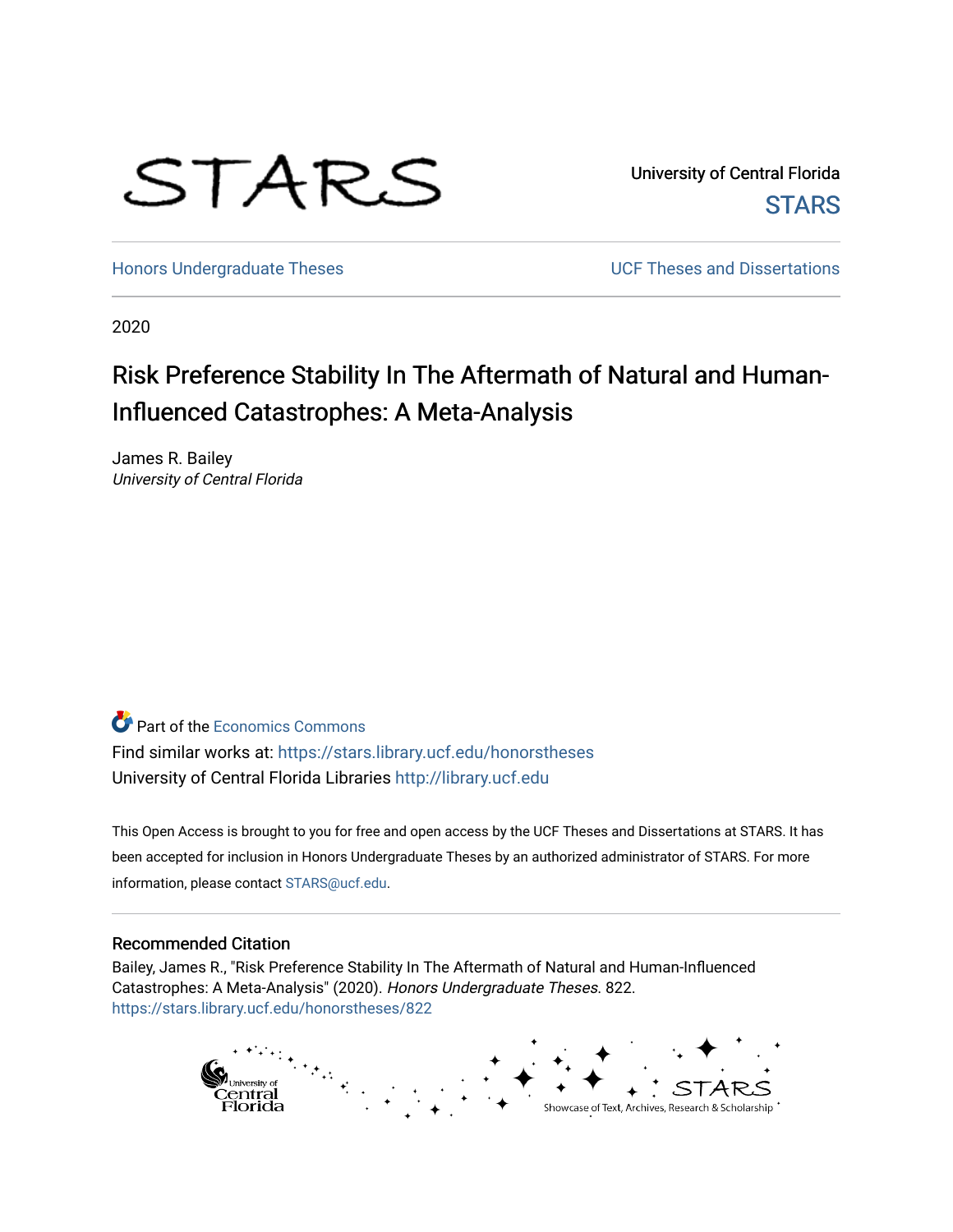# RISK PREFERENCE STABILITY IN THE AFTERMATH OF NATURAL AND HUMAN-INFLUENCED CATASTROPHES: A META-ANALYSIS

by

### JAMES R. BAILEY

A thesis submitted in partial fulfillment of the requirements

for the Honors in the Major program in Economics in the College of

Business Administration and in the Burnett Honors College at

the University of Central Florida

Orlando, Florida

Fall Term, 2020

Thesis Chair: David Scrogin, Ph.D.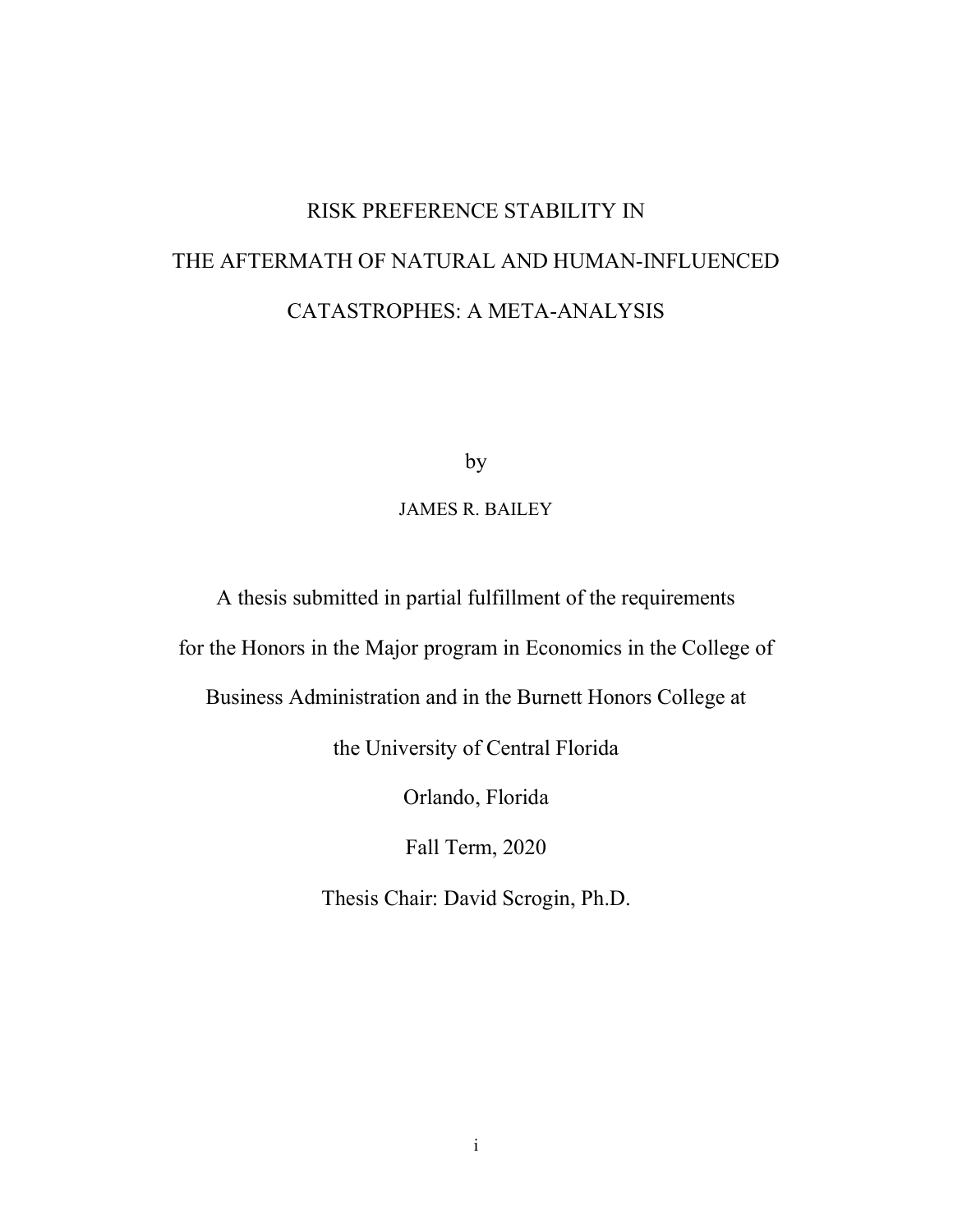#### Abstract

We estimate the impact of natural and human-influenced catastrophes on individual risk preferences. Using the meta-analysis process with random-effects models, we examine the significance of the effect of different catastrophes on individual risk preferences. As natural and human-influenced catastrophes have become more frequent a number of studies have evaluated their effects on risk attitudes. In this thesis a meta-analysis is performed from the results in these recent studies, allowing for comparisons across catastrophes and against results from laboratory experiments. In evaluating the change in risk-taking behavior amongst affected populations it may better inform relief efforts and policy decisions. Overall, subjects from developed nations exhibit increased risk loving behavior on average in contrast to the shift to risk aversion in subjects from developing nations.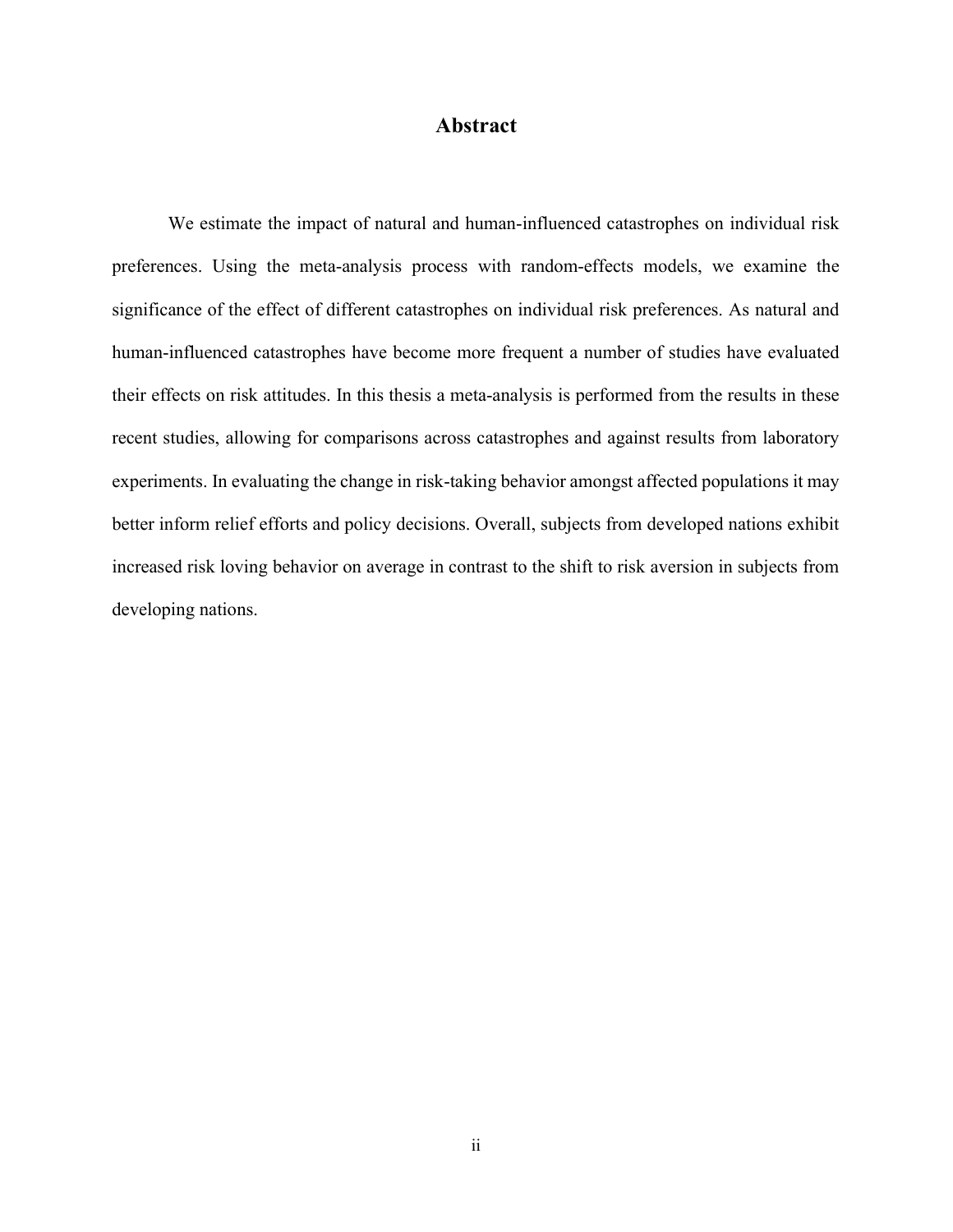# Table of Contents

| 1. | Introduction                                       | 1  |
|----|----------------------------------------------------|----|
| 2. | <b>Literature Review</b>                           | 5  |
|    | <b>Natural Catastrophes</b><br>2.1.                | 5  |
|    | Human-Influenced Catastrophes<br>2.2.              | 10 |
| 3. | Data, Model Specifications, and Estimation Results | 13 |
|    | Data<br>3.1.                                       | 13 |
|    | Model Specifications<br>3.2.                       | 14 |
|    | <b>Estimation Results</b><br>3.3.                  | 16 |
| 4. | Conclusions                                        | 18 |
| 5. | References                                         | 20 |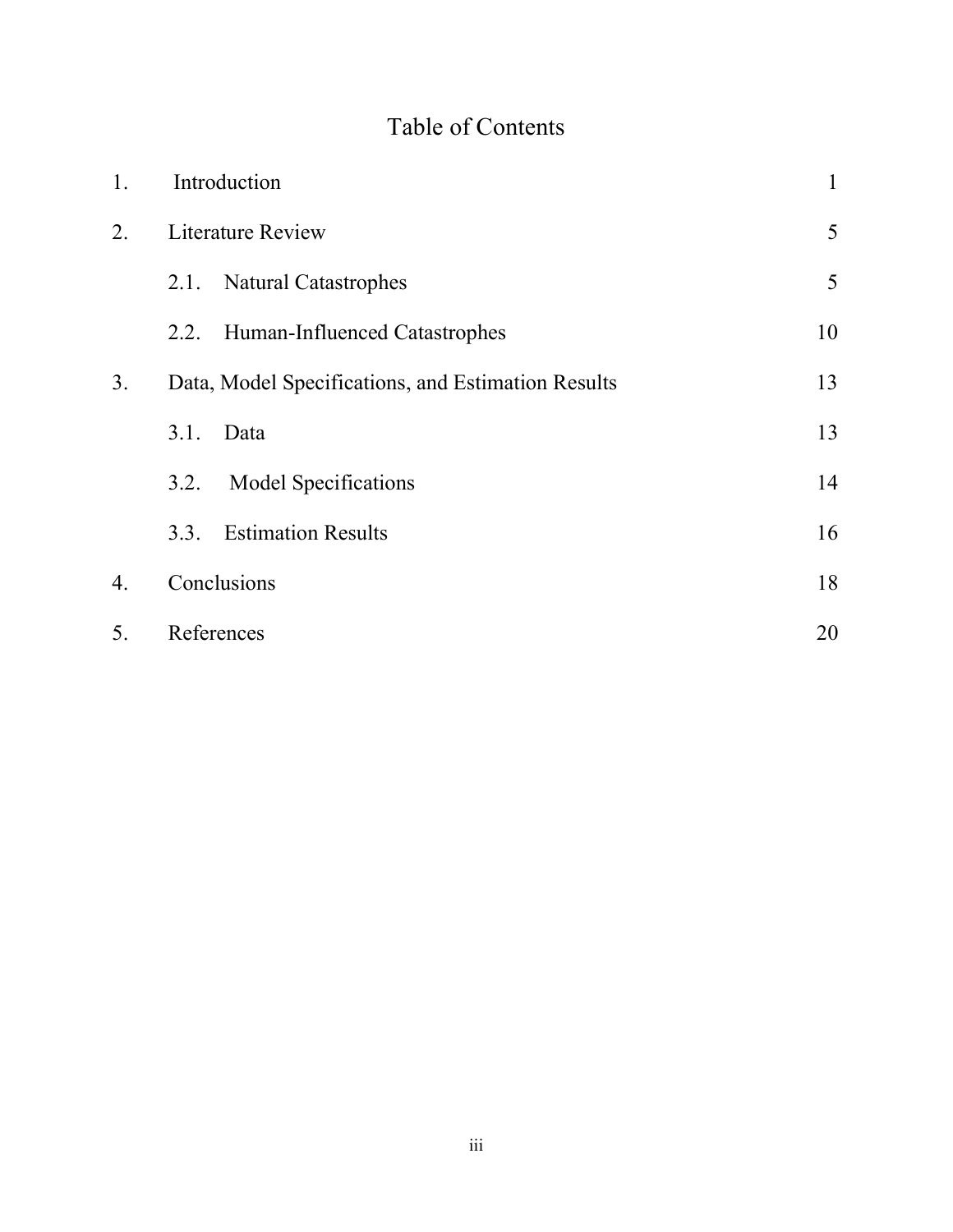# List of Tables

| 1. | Summary of Studies in CRRA Dataset                                  | 24 |
|----|---------------------------------------------------------------------|----|
| 2. | Summary Statistics of CRRA Estimates across Categories              | 25 |
| 3. | Summary of Studies in Sample Proportions Dataset                    | 26 |
| 4. | Summary Statistics of Sample Proportions across Categories          | 27 |
| 5. | Random Effects Estimation Results from CRRA Models                  | 28 |
| 6. | Random Effects Estimation Results from Sample Proportions Models 29 |    |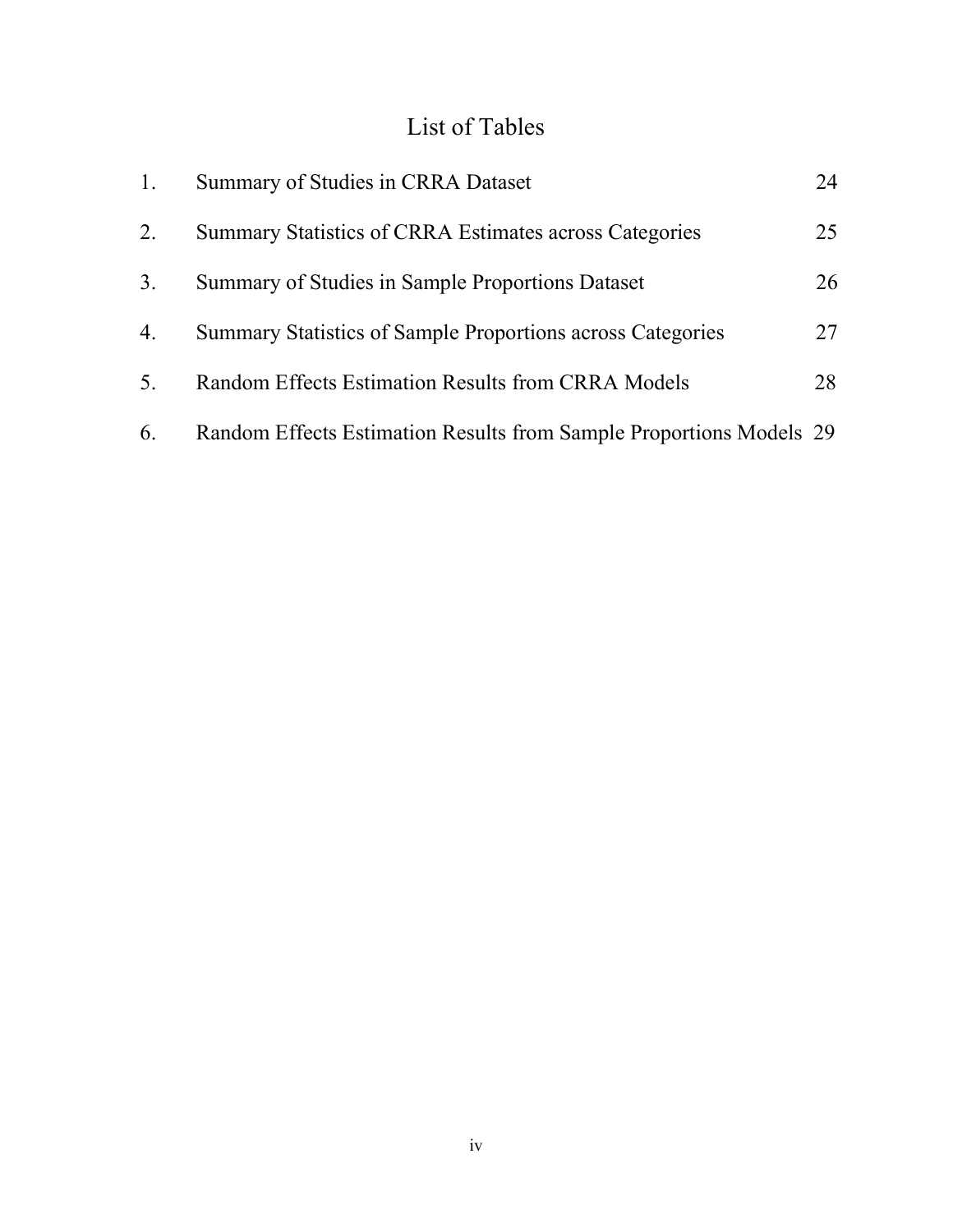#### 1. Introduction

With the emergence of the COVID-19 pandemic people have been faced with increased uncertainty and a wider array of risky decisions than before. There is more risk associated with business investment, daily household activities, and unusually volatile capital markets. Climate change has also been a significant threat to individual livelihoods and global economic activities. The  $21<sup>st</sup>$  century is likely to be one fraught with natural disaster; navigating through these uncertain times will no doubt come with heavy costs, not just to economic growth, but also to the decisions made by households, businesses, and governments. Developing countries in particular, with limited infrastructure and building regulations, are disproportionately susceptible to damage from natural disasters such as tsunamis, floods, earthquakes, hurricanes, and fires (Kahn, 2005).

Between 2001 and 2010 natural disasters killed over 100,000 people, affected over 232 million people, and caused more than \$100 billion in damages worldwide (Guha-Sapir et al., 2013). Many of those deaths resulted from the Indian Ocean Tsunami in 2004. There is also evidence that natural catastrophes have caused over 8 million deaths and more than \$7 trillion in damages since 1900 (Karlsruhe Institute of Technology, 2016). A proportionate amount of natural disasters affects developed nations, yet residents of low-income countries are 12 times more likely to die as a result of natural disasters and are disproportionately prone to the adverse economic consequences (Strömberg, 2007). The frequency and severity of natural disasters has been increasing over the past several decades due in part to global climate change, including tropical cyclones, droughts, and floods (Botzen and Van Den Bergh, 2009). According to Bates et al. (2008) climate change is likely to amplify the frequency and severity of natural disasters over the next century. Additionally, the devastation of these events has been exacerbated by the lack of natural buffering barriers such as vegetation on steep cliffs, intact coastal wetlands, and coral reefs (Ibarraran et al., 2009). Natural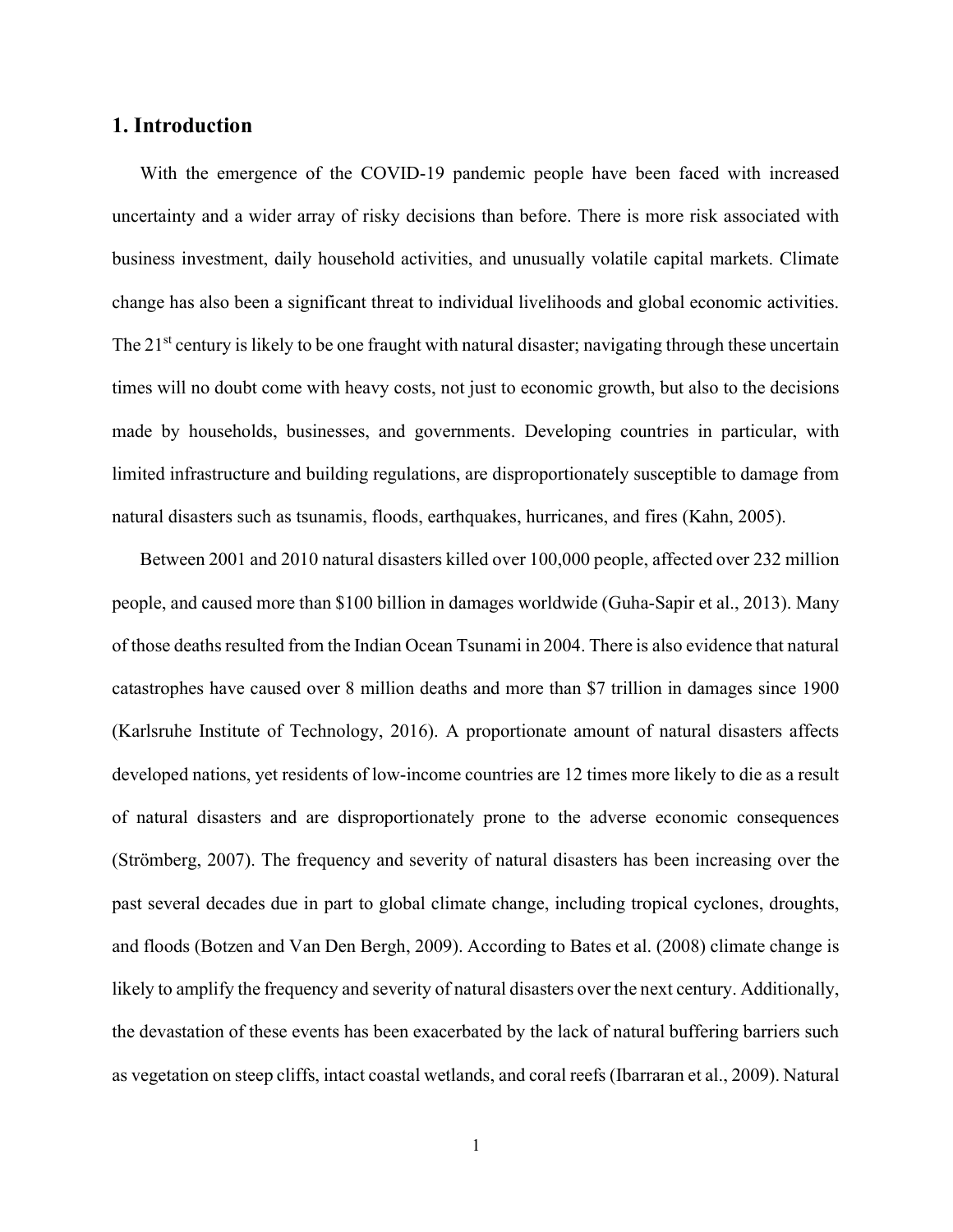catastrophes occur at nearly the same rate across the globe, yet due to limited infrastructure, fewer early meteorological warning systems, and a lack of centralized catastrophe response, the aftermath of natural disasters in developing countries can be expected to be more severe than in developed countries. In fact, 98% of those affected by a natural disaster live in developing countries (Zorn, 2018). Considering the impacts disasters have on individual well-being, two natural questions regard whether risk preferences differ across catastrophe types and whether risk preferences over catastrophes differ between developed and developing nations. This thesis seeks to address both questions.

Individuals displaying risk averse behavior have preferences such that when faced with a risky gamble they have an expected utility of the payoff that is lower than the utility of the expected payoff (Atanasov, 2015). Thus, a risk averse individual always prefers receiving the expected return of a lottery with certainty over the lottery itself. That is, it is a preference for lower variance at the cost of lower expected returns. Alternatively, risk loving individuals derive a higher expected utility from the gamble than the utility of the expected payoff. And individuals are risk neutral if the expected utility of a gamble is equal to the utility of the expected payoff of the gamble. These behaviors, and how they change, are important because they influence important economic decision making such as investment and savings, fertility choices, and investment in human capital.

Classic economic models maintain that risk preferences are stable, insofar as an individual's risk preferences stay the same throughout their life (Stigler and Becker, 1977). This assumption allows more malleable use of models; however, it does not take into account changes over one's lifetime or the effects of exogenous shocks. Recent experiments from behavioral economics and psychology on decision making under risk offer some evidence that individuals become more risk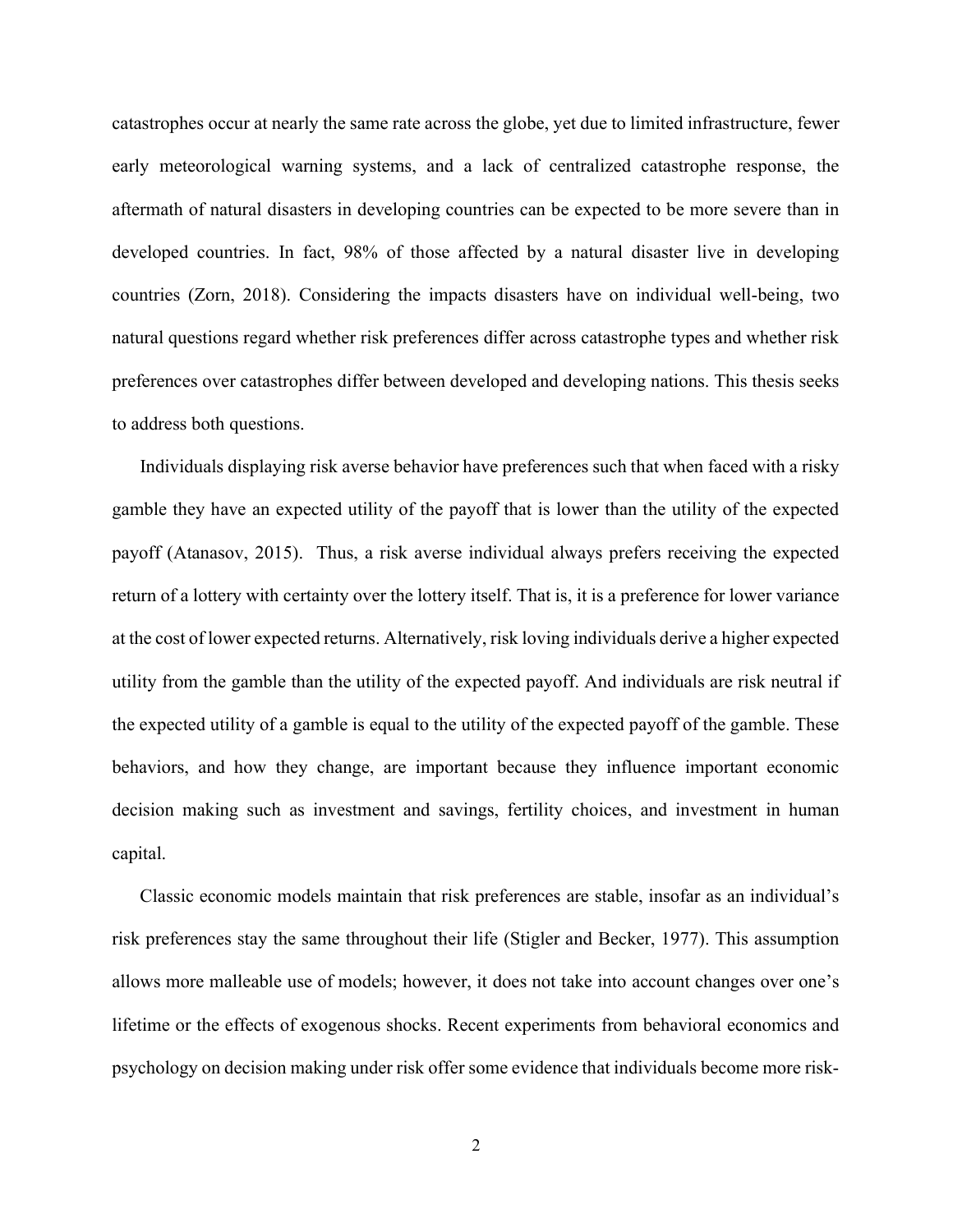averse as they age, or rather that younger cohorts have a higher proportion of individuals that exhibit risk loving behavior relative to older cohorts (Levin et al., 2007). Age is an exogenous factor that can influence risk preferences. As age increases people may take on more responsibilities, increasing the level of background risk, affecting their proclivity to take independent risks.

A literature review by Chuang and Schechter (2015) about the effect of natural catastrophes on risk preferences finds the degree of risk aversion may not be affected. However, the researchers concluded there was no significant effect of natural catastrophes on risk preferences. The lack of conclusive evidence in the literature was also noted in a review by Schildberg-Hörisch (2018). And now, with the growth in the literature on risk preferences and natural and human-influenced catastrophes, there is enough data to conduct a meta-analysis, the goal of this thesis. In this thesis we perform a meta-analysis from the results in the literature, allowing for comparisons across catastrophes, between developed and developing nations, and against results from laboratory experiments.

The literature on natural and human-influenced catastrophes and their effects on risk preferences has employed a wide array of risk attitude elicitation methods. The most frequent among these methods are measures of sample proportions of risky choices from repeated discrete lottery choice experiments, correlation coefficients between catastrophic events and risk aversion, and differences in the number of risky choices made between groups affected and unaffected by the event. Other studies have used structural econometric methods to estimate risk preferences, such as the constant relative risk aversion (CRRA) parameter, which then allows for direct comparison of estimates of the parameter obtained from laboratory experiments.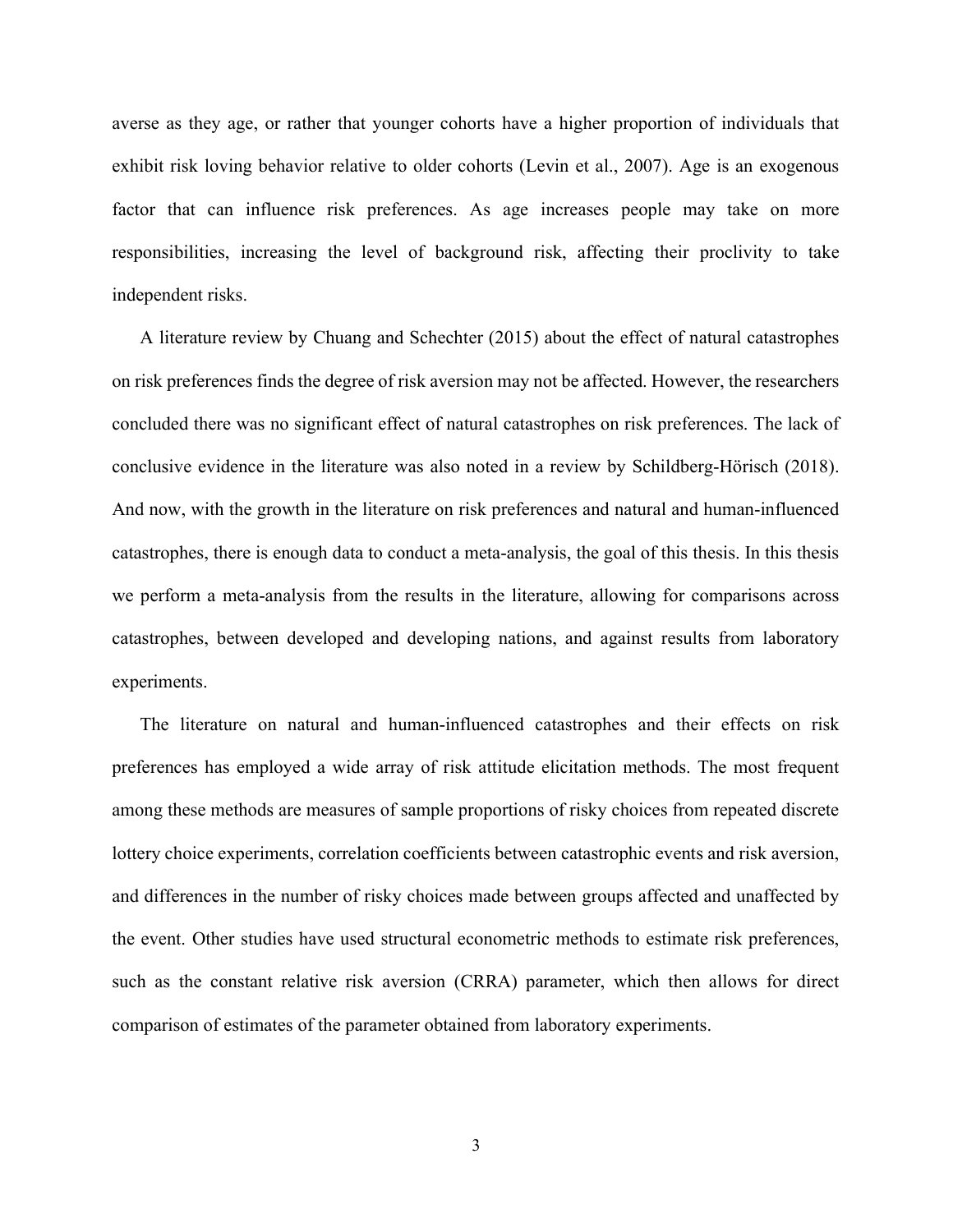The immediate effects of natural catastrophes may be exacerbated by their effects on risk attitudes, time discounting, or prosocial behavior, each of which may affect how individuals and communities recover from natural disasters. We study risk preferences following different types of catastrophes in different areas of the world, including floods, tsunamis, cyclones, earthquakes, and human-influenced catastrophes such as wildfires and armed conflicts. Random-effects linear regression is used to model alternative measures of risk preferences as a function of catastrophe type and country development status.

From the many measurement approaches used in the literature we focus on two: estimates of the constant relative risk aversion (CRRA) parameter and sample proportions of risky choices. We use CRRA due to it being the most widely used utility specification for parametric estimation of risk preferences, and there is a wide availability of laboratory studies to compare the results against. As relatively few of the catastrophe studies have estimated CRRA coefficients, we also evaluate sample proportions of risk attitudes from repeated discrete choice experiments. The next section consists of a review summarizing the literature on risk preferences after catastrophes, with many of the papers being included in the analysis. The third section discusses the datasets that were constructed, specifies the models that will be estimated, and presents and discusses the estimation results. The thesis concludes with a discussion of the implications of the study for future research.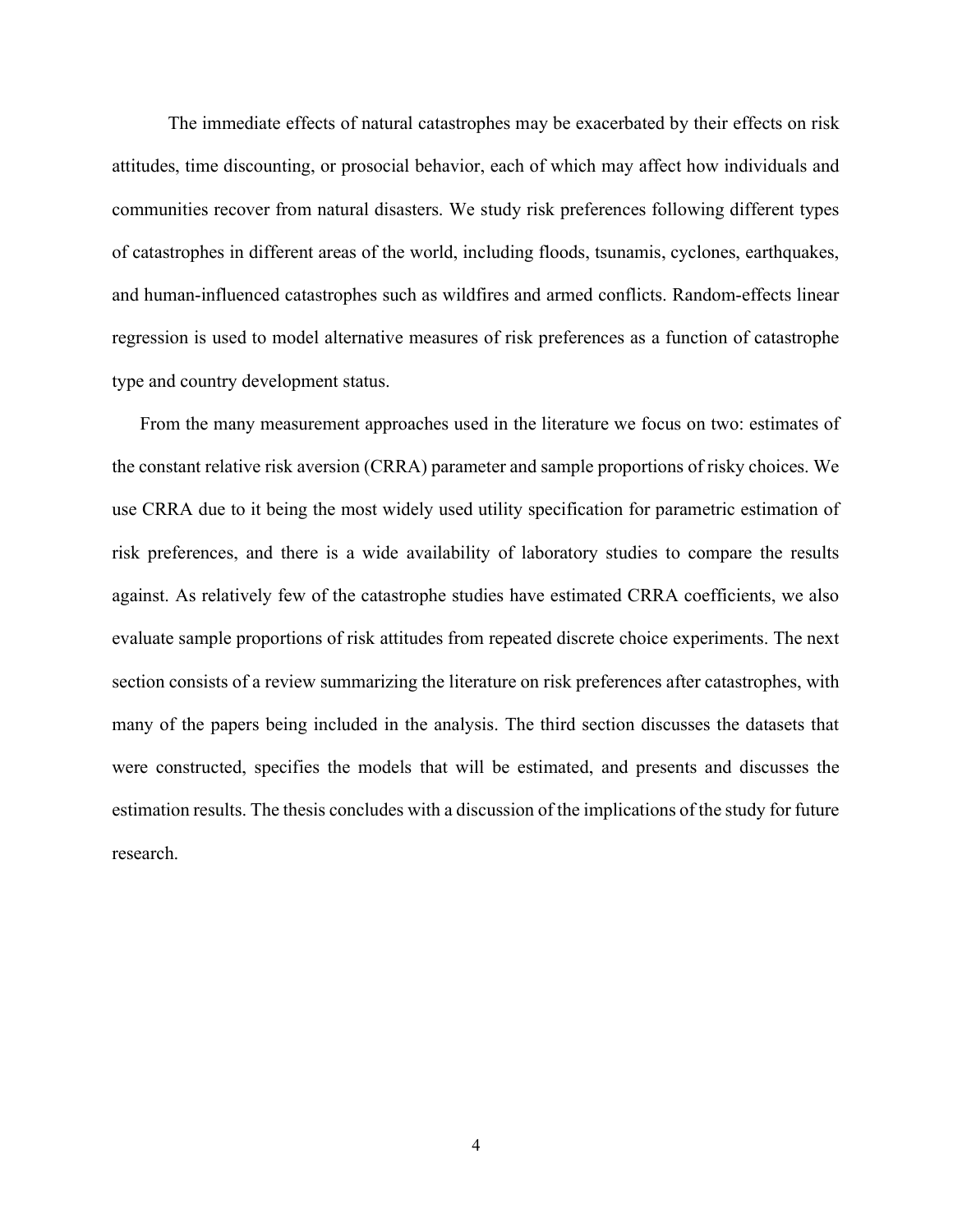#### 2. Literature Review

The literature review is divided into two sections. The first reviews the research on the effects of natural disasters on risk preferences. The second reviews the research on the effects of humaninfluenced catastrophes on risk preferences including armed conflicts and wildfires. The review will focus mainly on the recorded change in risk preferences and the risk measurement methods used in each study.

#### 2.1 Natural Catastrophes

Researchers have evaluated the effects of floods, tsunamis, earthquakes, and tropical cyclones on risk attitudes. Page et al. (2014) investigated behavioral changes following an unexpected urban flood that hit Queensland, Australia, affecting 78% of the state and causing an estimated \$5 billion in property damages. The authors used this natural experiment to evaluate differences in the risky choices made by those experiencing property damage and those who were unaffected. Their risk attitude elicitation method was through a choice between \$10 (Australian Dollars) and a scratch card lottery that had a chance of winning \$500,000. They found that those directly affected by flooding, through home property damages, had an increased likelihood to take risky gambles of around 50% compared to those unaffected. A potential reason for this effect is that after individuals lost home equity (on average \$70,000 in home damage) the prospect of recouping their losses was tempting enough to choose the riskier lottery choice. The additional background risk from the catastrophe may have been offset by the statistical improbability of a future flood and the availability of the Australian government's emergency resources (food, propup shelters, and financial assistance). However, a gambler's fallacy may also play a role (Tversky and Kahneman, 1974) where individuals believe that due to the recency of an event its future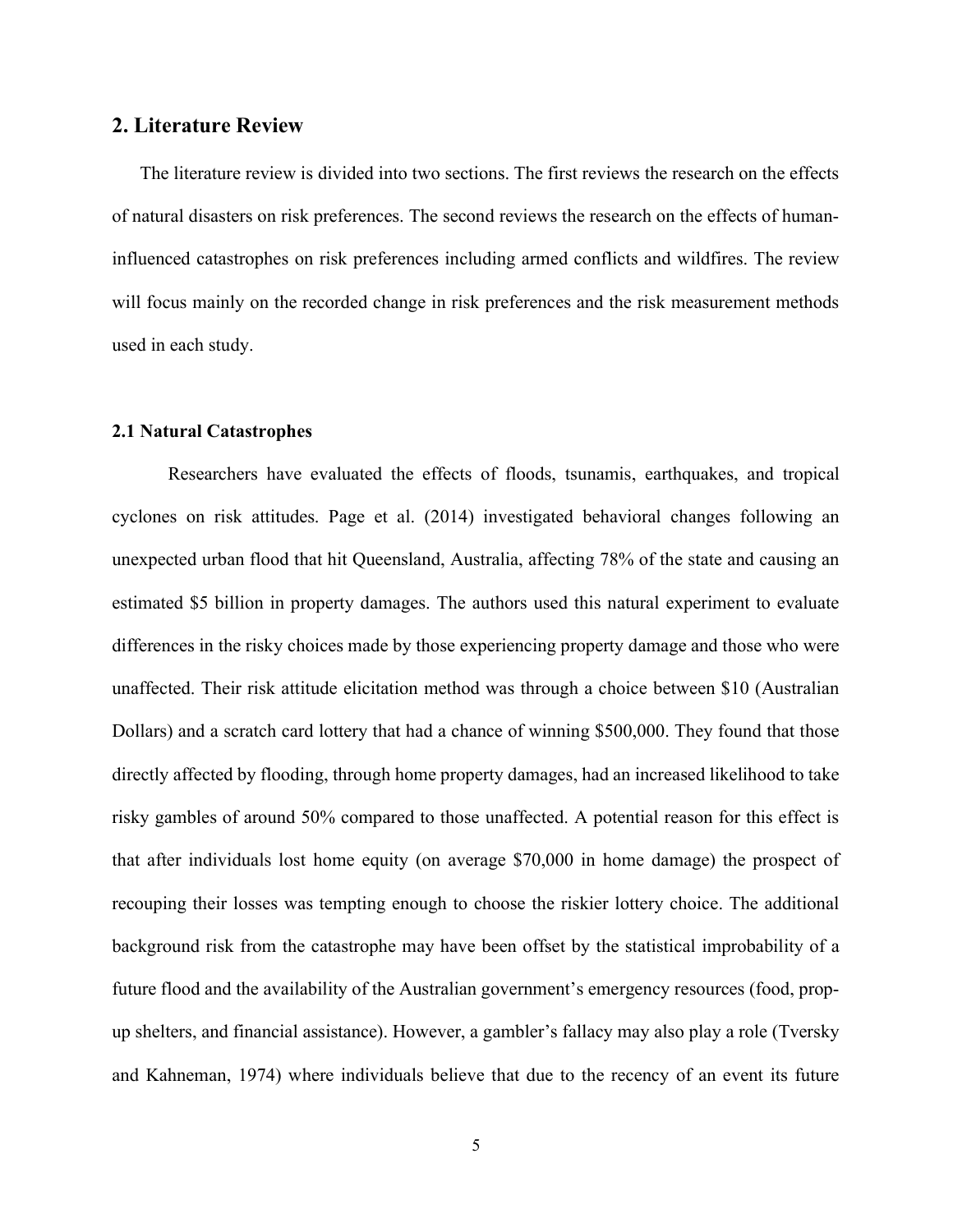probability is lowered, inducing them to take a larger bet as if the wagers were not independent  $e$ vents.<sup>1</sup>

 Vietnam is subject to strong monsoon seasons and associated catastrophic flooding. Aubert and Reynaud (2014) use instances of recent catastrophic flooding as a natural experiment in order to measure differences in risk preferences between villages affected by the floods and those which were unaffected. Using repeated discrete choice experiments involving lotteries with numeric risk tolerance intervals and a prospect theory framework, they measure the proportion of individuals in each group that chose risky versus riskless alternatives. They find a significant increase in risk aversion for losses, but no significant effect for gains. This suggests that the impact of natural catastrophes may largely be emotional, as psychological literature has established that emotions are far more intensely involved in experiencing losses than gains. This is consistent with the riskas-feeling hypothesis proposed by Loewenstein et al. (2001) and furthered by Eckel et al.'s (2009) study of the effect of emotion on risk preferences in the aftermath of Hurricane Katrina. Eckel et al. studied three waves of refugees from Louisiana to investigate their emotions after the storm, and the storm's effect on individual risk preferences. Eckel et al. used a sample proportion method, on three waves of refugees, and found the first wave to be significantly more risk loving. However, the two subsequent waves of refugees did not differ from the Houston control group.

 In Japan following the historic 2011 earthquake, which destroyed over 130,000 homes and disrupted the power and water supply of millions of other households, Hanaoka et al. (2017) used a hypothetical lottery question about respondent willingness to pay for a 50 percent chance of winning 100,000 Japanese Yen (USD 1,000). Additional data collected from the questionnaire

<sup>1</sup> In China, Yin et al. (2016) find a long-term increase in purchases of flood insurance after a significant typhoon. However, after two or three typhons a decrease is actually documented that is most sizeable amongst males.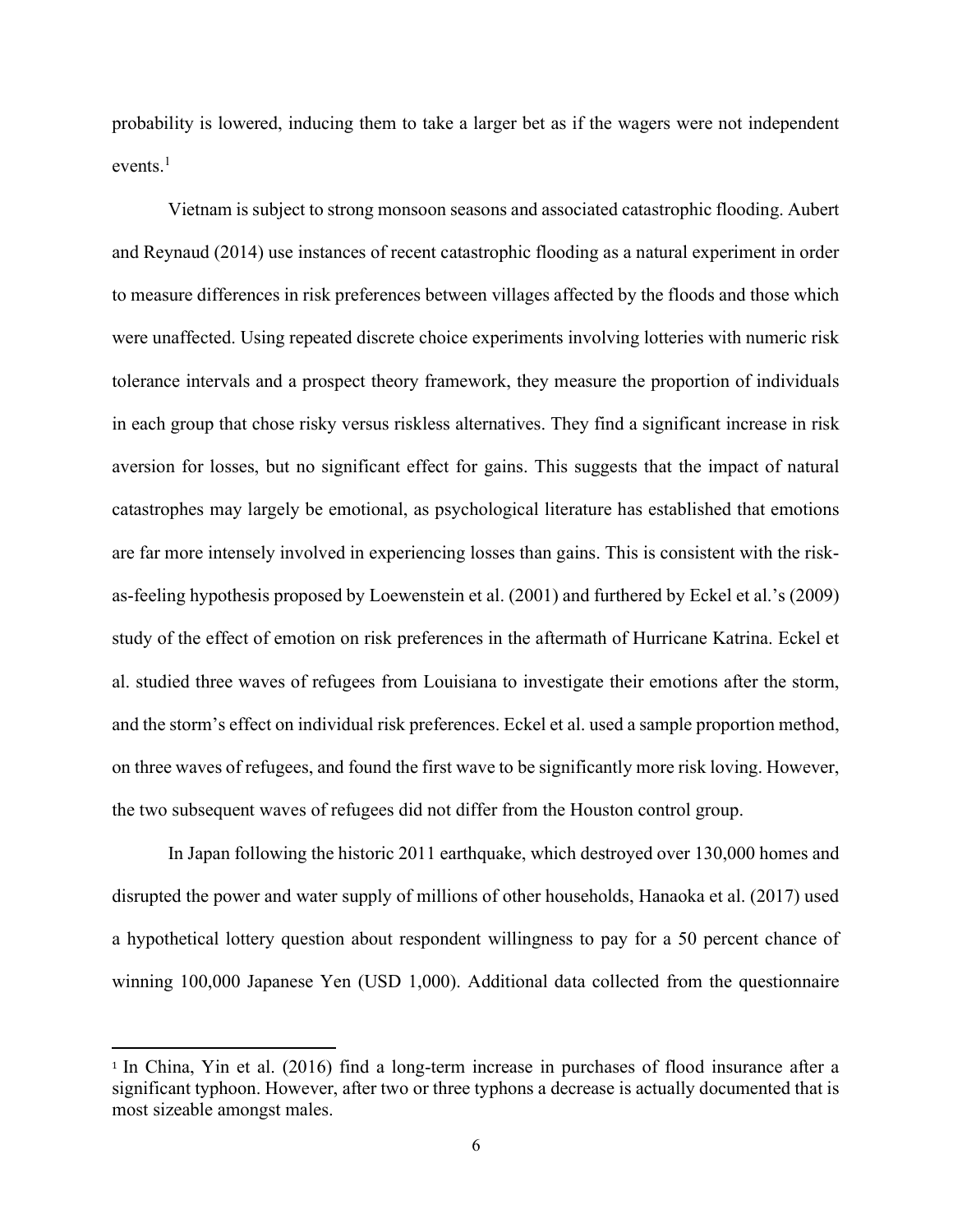indicates that men affected by the earthquake engaged in more risk-seeking behavior including drinking, smoking, and gambling, which persisted over several years. However, women were found to display more risk averse behavior. The reason for the increase in risk-seeking behavior in men may be similar to that observed following the Brisbane flood, which Page et al. (2014) considered to be an attempt at recouping losses by engaging in risky gambling activity.

 Research by Kahsay and Osberghaus (2018) was conducted in Germany following the effect of hail storms on risk preferences. Data was collected from a nationwide property owner panel from 2012 to 2014. A significant increase in risk seeking was found for those households that experienced property damage. The effect is measured from an 11-point Likert scale given to the participants as a risk preference elicitation method. The increase in risk loving behavior may be attributed to a windfall of compensation through storm insurance payouts leading to more risk seeking behavior or with the emotional state of the victims following the event. Noted in this study, and consistent with the findings of Eckel et al. (2009), risk-loving behavior of respondents increased in accordance with the risk-as-feeling hypothesis. This provides some support from prior research that psychological states of mind may modify risk preferences (Loewenstein et al., 2001).

 In contrast to the findings of risk loving effects following natural catastrophes in some developed countries, the literature has documented that the perceived future disaster probability plays a larger role in developing nations. Background risk involves risk that cannot be avoided or diversified. Background risks may make individuals less willing to take independent risks such as participating in lottery games. Natural disasters are one such example of background risk (Gollier and Pratt, 1996). In developing countries with less infrastructure and fewer post-catastrophe guidelines, individuals may perceive background risk as being higher because of the additional disaster-induced risks associated with poverty, starvation, rebuilding costs, and the future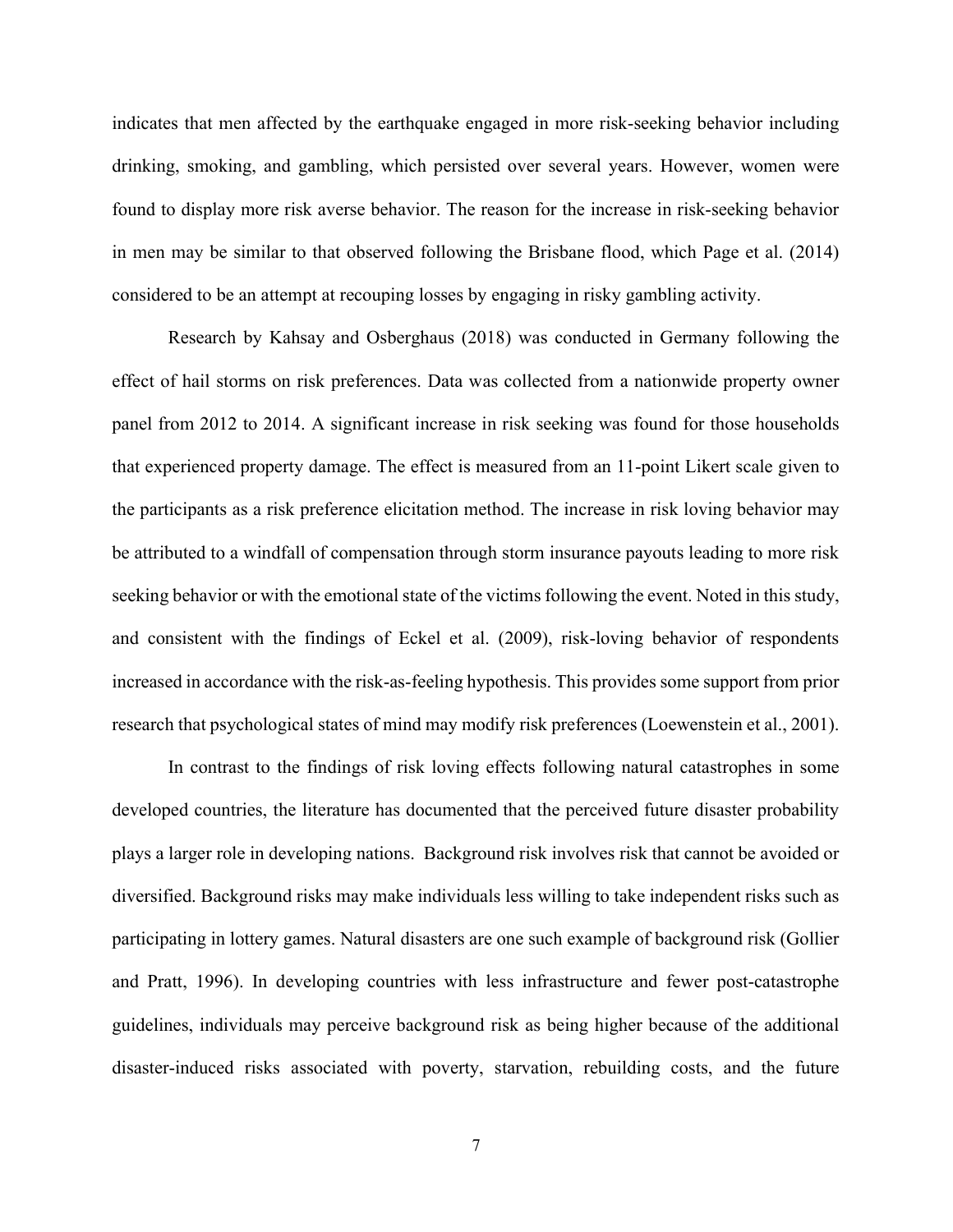likelihood of a natural catastrophe. After flooding in rural Indonesia, a marked shift to riskaversion is observed from a higher frequency of affected individuals choosing the lowest risk lotteries. These individuals also reported higher subjective probabilities of a similar natural disaster occurring in the near future (Cameron and Shah, 2012). Those affected showed a 41% decrease in the probability of making a risky choice compared to those in unaffected rural areas. The earthquake may have caused a large increase in background risk, further affecting participants' behavior in the lottery games. Historical flooding in Vietnam has been found to increase risk aversion in the event of losses, while increasing trust in and the size of social networks, both of which have also been found to be positive correlates with risk aversion (Aubert and Reynaud, 2014). This effect is only present in the case of losses. According to Chinese Earthquake data, Li et al. (2011) also finds increases in risk aversion for losses, however a decrease in risk aversion for probable gains.

 Similar findings of increased risk aversion were documented after a tsunami in Thailand. Estimates of the CRRA parameter for the affected population were 20% higher than those of subjects in control villages (Cassar et al., 2017). The subjects were also found to show increases in trusting and impatient behaviors. Three channels were observed through which natural disasters change risk preferences: large income shocks, increased subjective probabilities of another disaster, and changes in emotional states. The last channel is inconsistent with the conclusions of Eckel et al. on the risk-as-feeling hypothesis, where the authors find an increase in risk loving behavior due to changes in emotional states, and Cassar et al. attribute increased risk aversion to the altered emotional state. Despite subjects' emotional states, an increase in perceived background risk may explain some of the variation in risk preferences in these populations.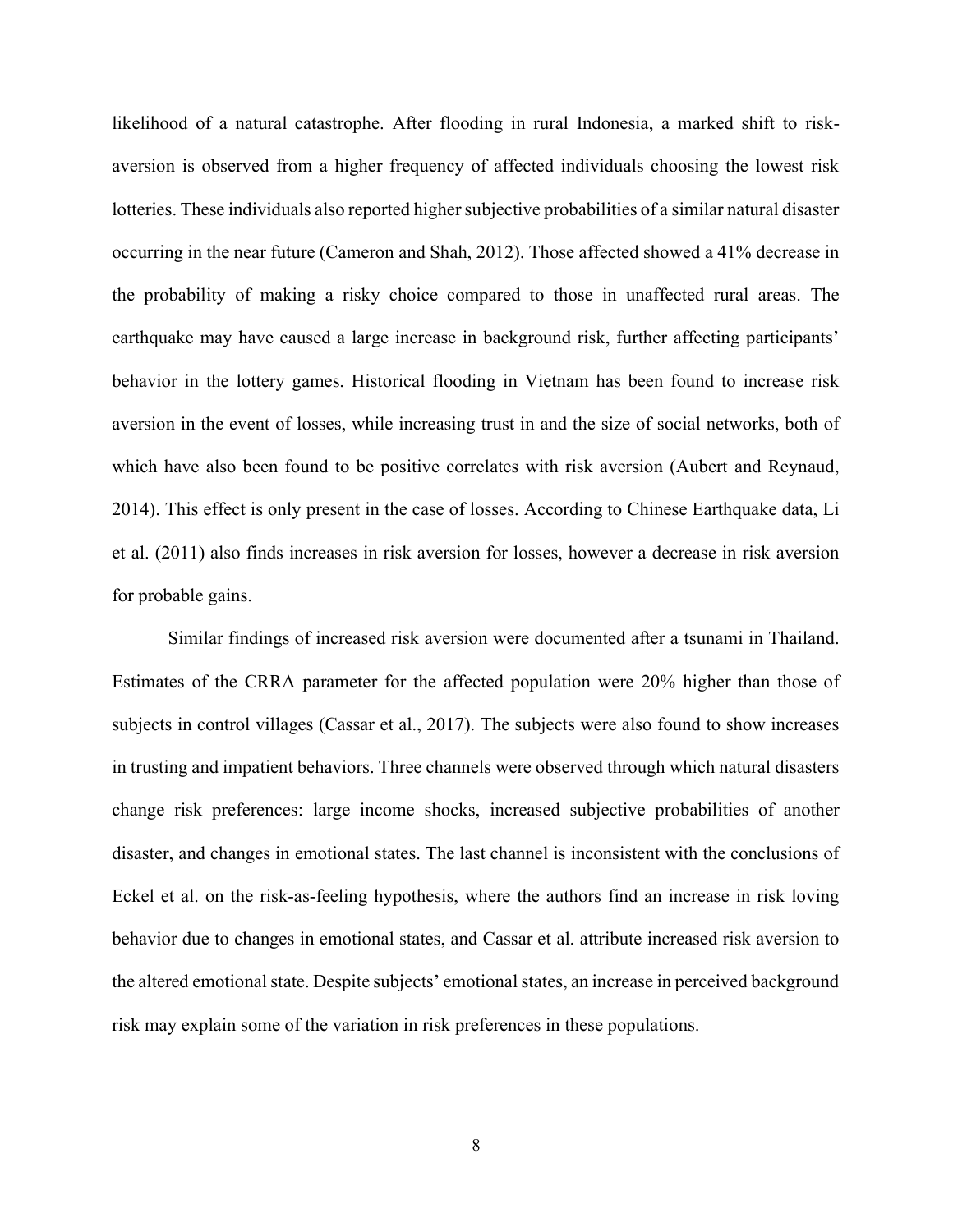Ahsan (2014) utilized a gambling game to evaluate risk preferences in Bangladesh following two cyclones in 2007 and 2009. The game allowed participants to invest an initial endowment of 200 taka (Bangladeshi currency) in 5 different amounts with the roll of a die deciding their payoff. This game is different from the lottery game used by Cassar et al. because of its use of a die. A roll of anything above a 3 had a positive return and anything below had a negative return (3 is break-even). Farmers affected by the storms showed statistically significant differences in risk-averse behavior when engaging in the games compared to those who were unaffected. Although an initial endowment is provided to experimental subjects, one may question whether the differences may be attributed to direct income/wealth shocks (Shaw, 1996). Farmers who recently experienced negative wealth effects may have a higher proclivity to keep freely given endowments rather than risk them in games that may be difficult to understand. This puts into question whether risk preferences are only affected by wealth/income effects as a result of natural disasters, or if natural catastrophes add unique background risk.

 Although differences in risk preferences between individuals in developed and developing nations have been documented in several studies, in the aftermath of similar natural events, experimental evidence from Pakistan suggests behavior more consistent with that of developed nations (Said et al., 2015). Cameron and Shah (2012) found that individuals in villages experiencing more frequent floods displayed more risk averse behavior on average, however this may reflect longstanding village differences. Although Cameron and Shah used CRRA utility specifications to determine whether lottery choices revealed risk averse or risk loving behavior they did not report estimates of the CRRA parameter. Instead, they reported sample proportions of risky choices made, similar to Aubert and Reynaud (2014). The evidence from flood data in Pakistan indicates that individuals experiencing a more severe natural disaster increase risk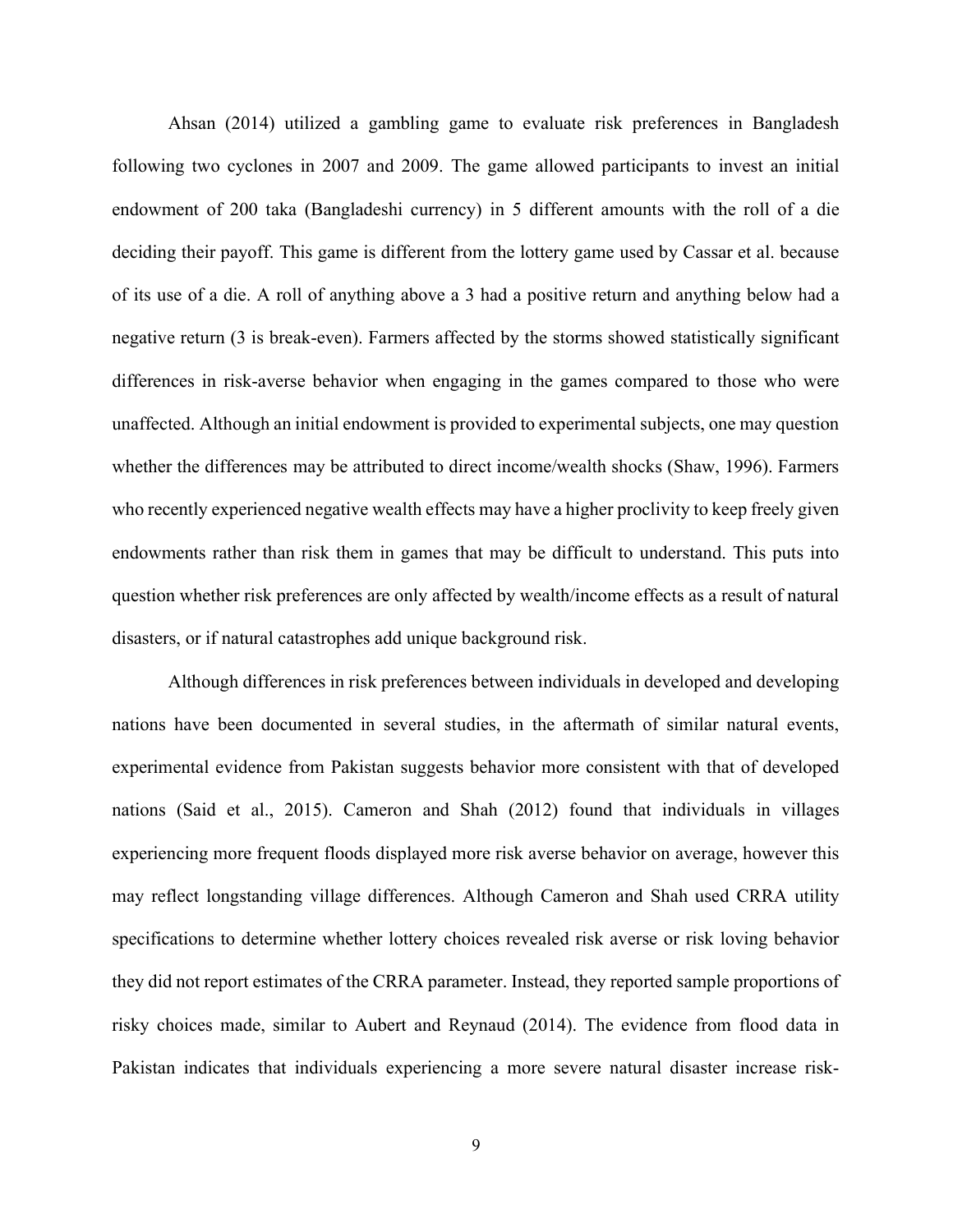seeking behavior across income and wealth categories, which is similar to the findings of Page et al. (2014). However, individuals that experienced a higher frequency of flood events showed significant risk averse proclivities, indicating that repeated natural catastrophes have a risk aversion inducing effect while shorter more severe catastrophes induce risk loving behavior. This may offer insight into the difference between the Indonesian flood data and findings from developed countries.

 Interestingly, an increase in risk aversion is documented in the United States by Schupp et al. (2017) after a tornado hit communities in Oklahoma. They used 10 lotteries where participants could pick either a risky option (A) or a safe option (B) in each of the lotteries. They altered the safe payout and expected payout for each lottery so that a risk neutral individual would pick A for lotteries 1 through 4 and B for 6 through 10. Risk averse individuals would pick more safe options and switch earlier. They found that those affected by the tornado chose the risky option more often and switched later than those unaffected. Not only do estimates of risk aversion increase, there is evidence of increased savings and willingness to invest in public infrastructure. Participants directly affected by the tornado are found to, on average, choose lotteries with the same expected payoffs and lower variances compared to the control group of participants who were unaffected.

#### 2.2 Human-Influenced Catastrophes

In addition to research on risk preferences following natural disasters there has also been interest in how risk preferences change following human-influenced disasters, such as wildfires and armed conflicts. Wildfires occur naturally, but are increasingly human-influenced as campfires, cigarette butts, and even gender-reveal parties have caused massive forest fires in the western United States. Armed conflicts are also man-made; however, significant droughts as a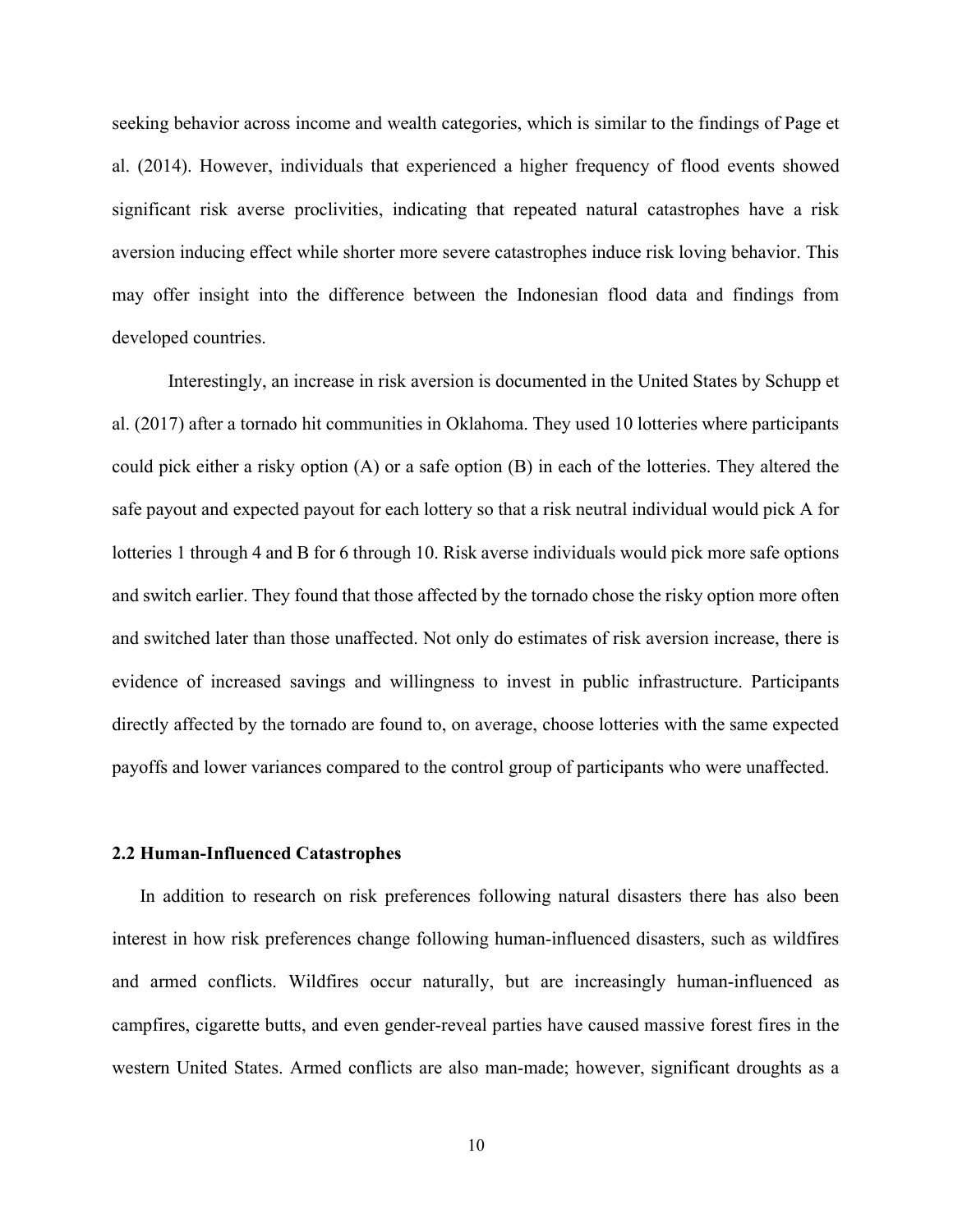result of climate change in Sub-Saharan Africa have been attributed to violent conflict and inflaming already delicate ethnic tensions over the past few decades (Von Uexhull, 2014).

The literature on wildfires and risk preferences largely focuses on experts in the field of forest management instead of individuals or households. However, a recent paper by Harrison et al. (2020) studies risk aversion in both experts and non-experts in response to virtual reality simulated forest fires in Florida. An appeal of this method is that it has the natural stimuli of field settings and provides the control aspects of the laboratory. This paper used CRRA coefficients estimated from participants' choices of lottery games. Although both groups are found to be risk averse, the coefficient estimates are lower than what laboratory experiments have found of subjects in the same country.

There are also studies documenting changes in risk attitudes after violent conflicts between armed militant groups. Voors et al. (2012) focused on the civil war in Burundi (1993-2003) and its effect on individual risk preferences. Using repeated lottery choice experiments, they find that those affected display less risk aversion over gains with no significant effect over losses. Jakiela and Ozier (2016) find conflicting evidence with impacted populations displaying significantly more risk aversion following post-election violence in Kenya. Their risk measurement methods are more generalizable to laboratory methods and much of the natural catastrophe literature because they estimate intervals of the CRRA parameter with data from repeated lottery choices. Kijima and Guintai (2018) also estimate the CRRA parameter for individuals affected by armed violence in Northern Uganda. They find that both groups who were affected and unaffected displayed very risk averse behavior. Moya et al. (2018) finds that higher levels of severe violence induces higher levels of risk aversion in Colombian victims of armed conflict. The authors contrast these findings with those of Voors et al. (2012) and Callen et al. (2014), where subjects in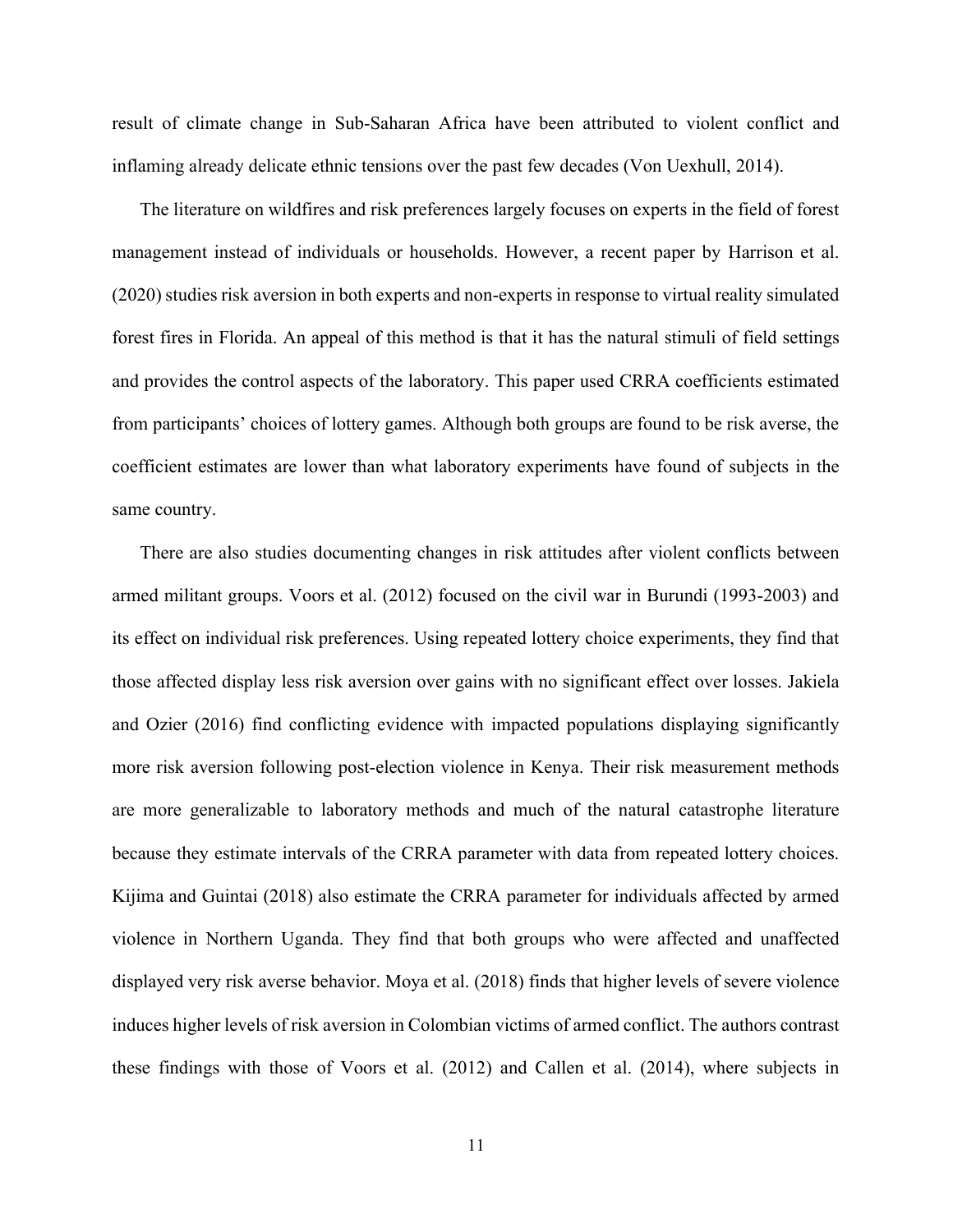Afghanistan's regions experiencing at least one terrorist attack displayed more risk loving behavior. Moya et al. cites that both of the previous papers only measured areas with a history of violent conflict, with fewer than 35% of individuals in each sample actually directly exposed to said violence.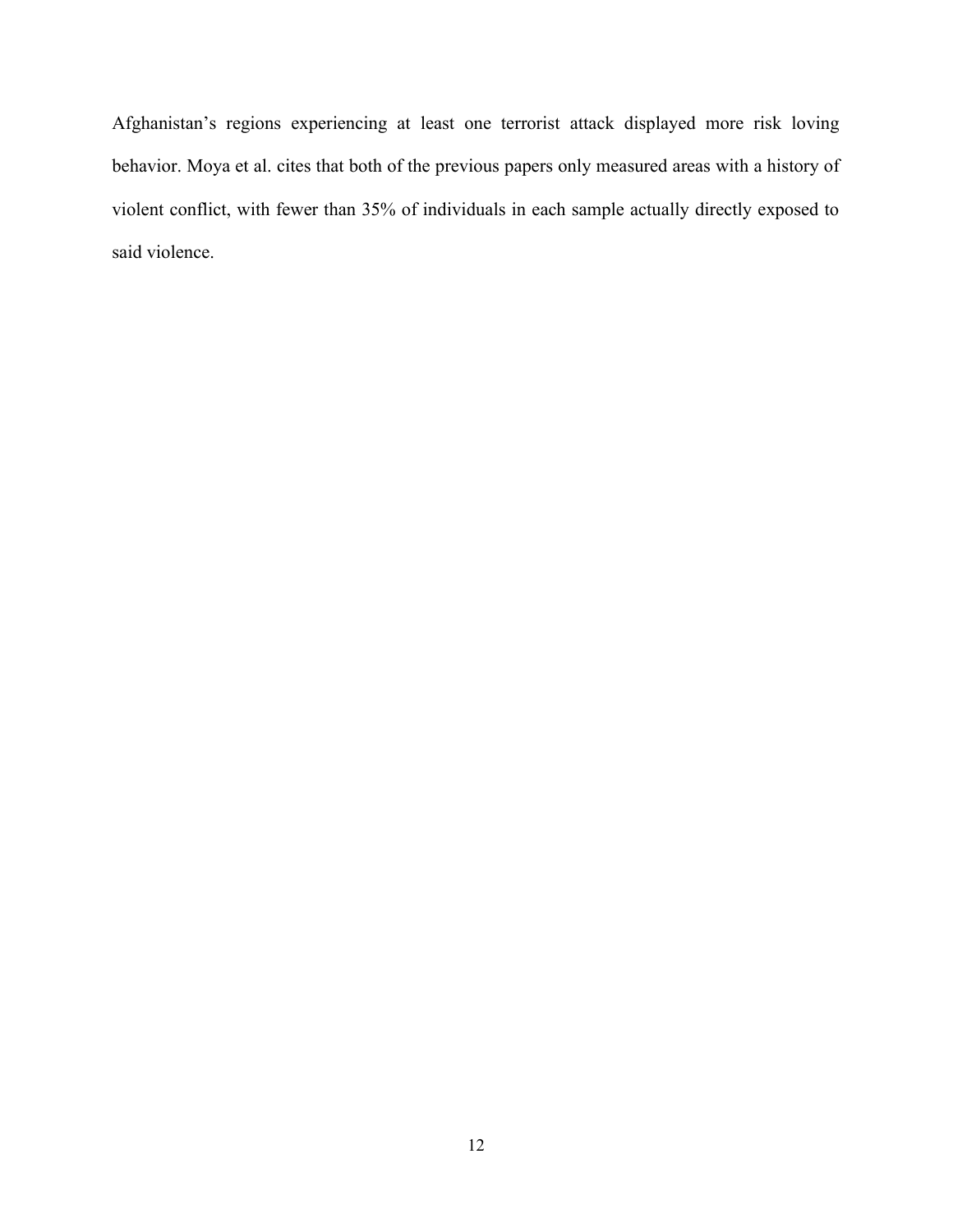#### 3. Data, Model Specifications, and Estimation Results

#### 3.1 Data

The data used in the proceeding meta-analysis (MA) was collected from the peer reviewed field studies discussed above. In constructing the dataset, variables were identified that were expected to affect the stability of risk preferences after natural and human-influenced catastrophes. The two prevailing measures of risk preferences discussed above will serve as the dependent variables in the random-effects regression models. These include estimates of the CRRA parameter and sample proportions of risky choices from repeated discrete choice experiments.

The dataset constructed for the analysis that uses CRRA parameter estimates is comprised of all catastrophe studies based upon expected utility theory and which report estimates of the CRRA parameter. The control group of laboratory studies is restricted to those which are also based upon expected utility theory and which report estimates of the CRRA parameter. The laboratory studies include estimates from both developed and developing countries, similar to those of the selected field experiments.

 As discussed in the literature review, the country of origin and type of disaster may affect the degree or direction of a change in risk aversion. Dummy variables for the type of natural or human-influenced disaster and developed nation status comprise the independent variables in the models.

To conduct the analysis involving the CRRA parameter, it is important to note the specification of the utility function is given by:

$$
U(M) = \frac{M^{1-r}}{1-r} \tag{1}
$$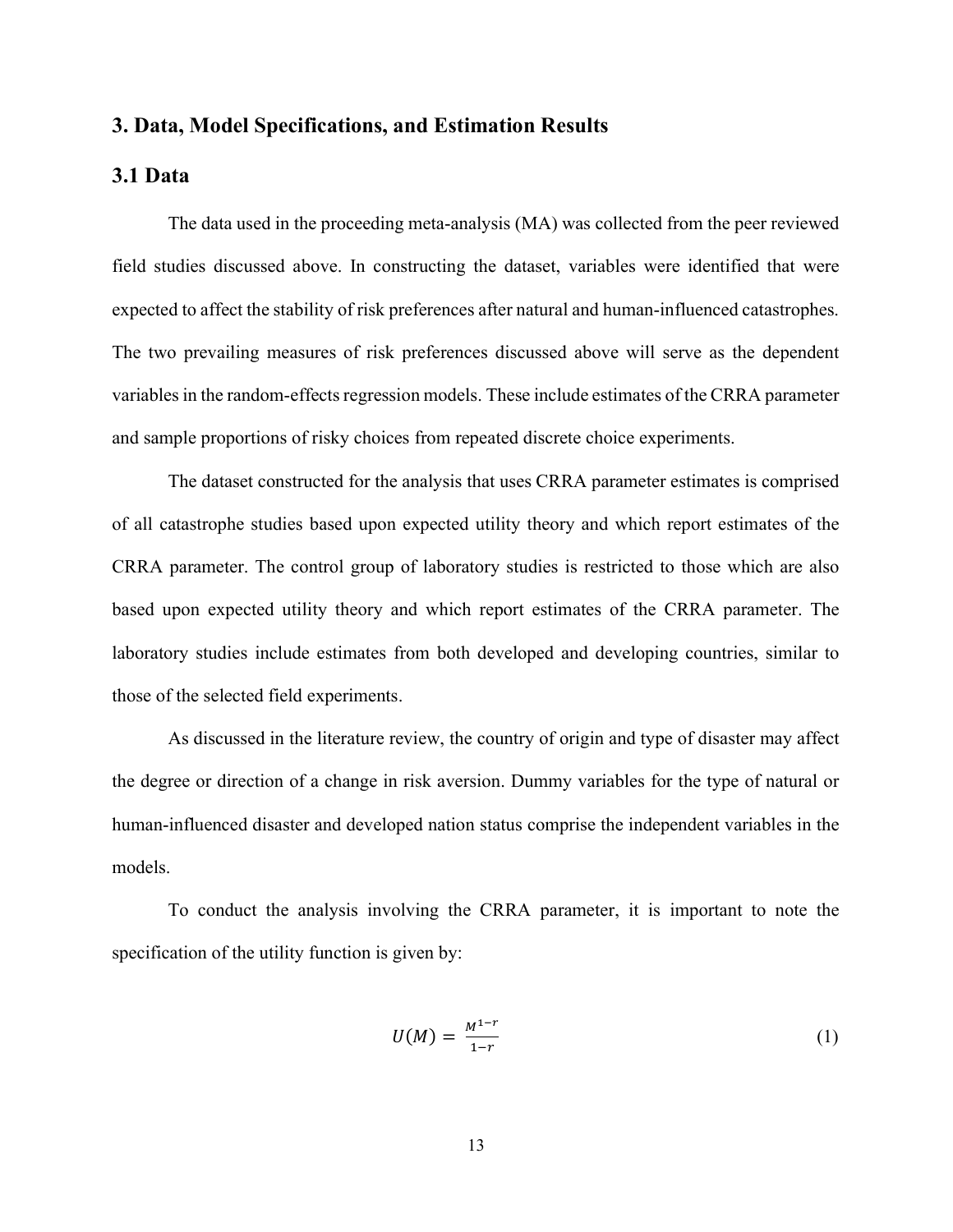where M is income and r is the risk aversion parameter to be estimated, where  $r = 0$  indicates risk neutrality,  $r < 0$  risk loving preferences, and  $r > 0$  risk averse preferences.

Table 1 provides a list of the studies used in our analysis of CRRA estimates. Summary statistics on the CRRA estimates for the full sample and each catastrophe type are reported in Table 2. There are 26 observations in the dataset with approximately 50% of the observations coming from developed nations. The estimates of the CRRA parameter range from 0.39 to 1.93. There are 4 observations involving wildfires, with CRRA estimates ranging from 0.44 to 0.57. Observations from tsunamis made up approximately 25% of the data, with 6 observations ranging from 0.73 to 0.79. There were only two observations from armed conflicts, with estimates of the CRRA parameter ranging from 1.11 to 1.14. We also provide a summary of the 15 CRRA estimates from laboratory studies, which range from 0.39 to 1.93.

Table 3 lists the studies used in the analysis of sample proportions of risk averse behavior. Summary statistics of sample proportions of risky choices for the full sample and each catastrophe type are reported in Table 4. Of the 11 observations in the dataset, 7 come from developed nations with a range of 0.20 to 0.80. There are 3 earthquake observations with 1 from Hanaoka et al. (2015) and 2 from Cameron and Shah (2012) that range from 0.80 to 0.89. There are 2 hurricane observations from Eckel et al. (2009) that range from 0.65 to 0.75. Lastly, there are 9 observations for floods that range from 0.20 to 0.89. The number of observations for each independent variable is greater than the 11 total observations because the observations from Cameron and Shah is included for the flood category and earthquake category because there are instances of both in their study.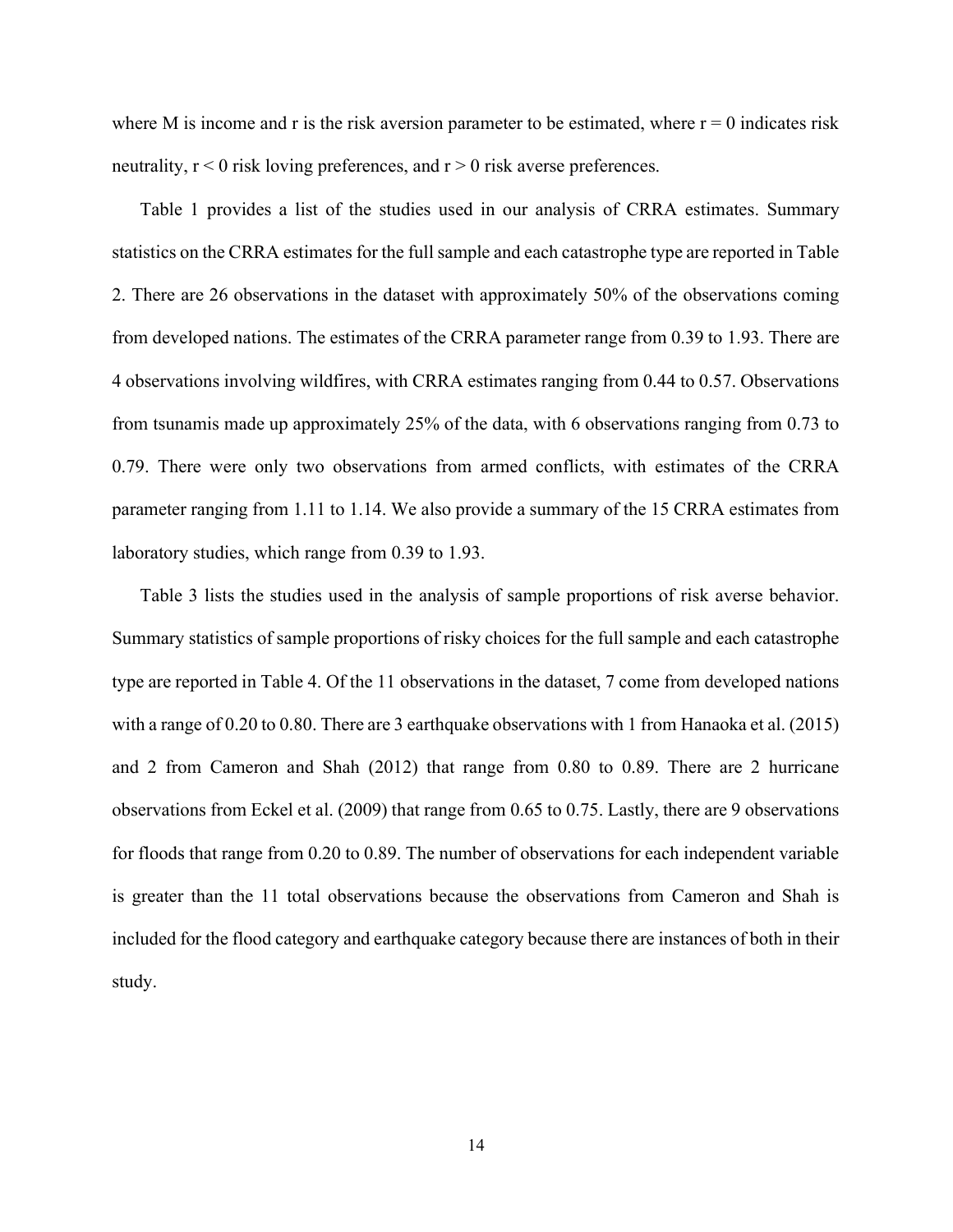### 3.2 Model Specifications

As both datasets include studies that report multiple estimates of the CRRA parameter or sample proportions of risky choices, random-effects model specifications are used for estimation.<sup>2</sup> Two versions of the model with the CRRA parameter as the dependent variable are estimated. In the first the catastrophe is disaggregated by type and is specified:

$$
r_{ij} = \beta_0 + \beta_1 \text{Developed}_{ij} + \beta_2 \text{Wildire}_{ij} + \beta_3 \text{Tsunami}_{ij} + \beta_4 \text{Armed Conflict}_{ij} + u_i + \varepsilon_{ij} (2)
$$

where  $r_{ij}$  is estimate j of the CRRA parameter from study i, the  $\beta$ 's are parameters to be estimated,  $u_i$  is the study specific error term,  $\varepsilon_{ii}$  is a mean zero error term, and each independent variable is a dummy variable. The base case references the results from laboratory experiments in developing nations. That is,  $E(r) = \beta_0$  when Developed = Wildfire = Tsunami = Armed Conflict = 0.  $\beta_1$  then identifies the difference in  $E(r)$  between laboratory results from developing and developed nations.  $\beta_2$ ,  $\beta_3$ , and  $\beta_4$  can be interpreted in a similar manner with respect to differences in  $E(r)$  between each catastrophe type and the laboratory results in developing and developed nations. Both models are also estimated with the dependent variable expressed in natural logarithms. In the second specification of the model all catastrophes are aggregated into a single independent variable, which is interacted with *Developed* in order to test whether the effect of catastrophes on risk preferences differs between country type:

$$
r_{ij} = \beta_0 + \beta_1 \text{Catastrophic}_{ij} + \beta_2 \text{Developed}_{ij} + \beta_3 \text{(Developed}_{ij} \times \text{Catastrophe}_{ij} + u_i + \varepsilon_{ij} \text{)}
$$

<sup>&</sup>lt;sup>2</sup> Estimation of models with study specific fixed effects would be feasible if the dataset contained multiple studies that evaluated multiple catastrophe types.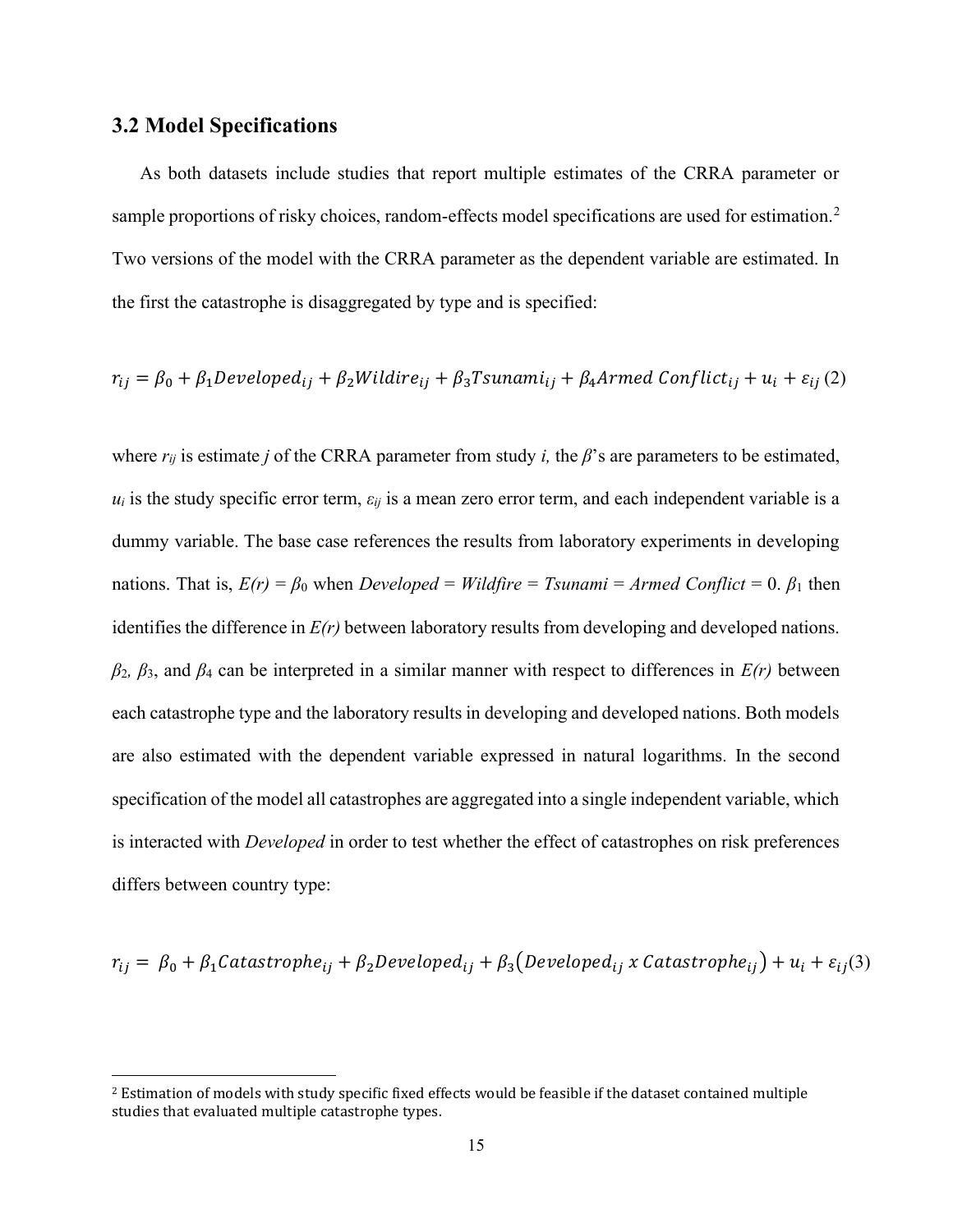In this model,  $\beta_0$  represents  $E(r)$  when *Catastrophe = Developed* = 0, which corresponds to laboratory results in developing nations. If Catastrophe = 1 and Developed = 0, then  $E(r) = \beta_0$  +  $\beta_1$ ; if Catastrophe = 0 and Developed = 1, then  $E(r) = \beta_0 + \beta_2$ ; and if Catastrophe = 1 and Developed = 1 then  $E(r) = \beta_0 + \beta_1 + \beta_2 + \beta_3$ .

The model with sample proportions (*Prop*) as the dependent variable is specified:

*Prop<sub>ij</sub>* = 
$$
\beta_0 + \beta_1
$$
*Developed<sub>ij</sub>* +  $\beta_2$ *Earthquake<sub>ij</sub>* +  $\beta_3$ *Flood<sub>ij</sub>* +  $\beta_4$ *Hurricane<sub>ij</sub>* +  $u_i$  +  $\varepsilon_{ij}$ (4)

In contrast to the models with the CRRA parameter as the dependent variable (4) excludes tsunamis, wildfire, and violent conflicts but includes earthquakes, floods, and hurricanes due to the nature of the catastrophes that each class of studies investigated. Additionally, due to the absence of laboratory results reporting sample proportions, estimation of a model with Developed interacted with a catastrophe categorical variable (similar to (3)) is not possible. Like with the CRRA analysis, the model is also estimated with the dependent variable expressed in logarithms.

#### 3.3 Estimation Results

Results for the models estimated with the CRRA parameter as the dependent variable are reported in Table 5. Across model specifications Developed is the only variable that is consistently significantly related to the CRRA parameter. The estimated coefficient on the *Developed* variable is negative in each of the levels models ( $p<0.05$ ). However, no coefficients were significant in either of the logarithmic models. All else constant, the results indicate that on average experimental subjects in the developing nations included in the sample are significantly more risk averse than the subjects in the developed nations. The point estimate of the CRRA parameter is about fifty percent greater for subjects in developing nations than those in developed nations. The only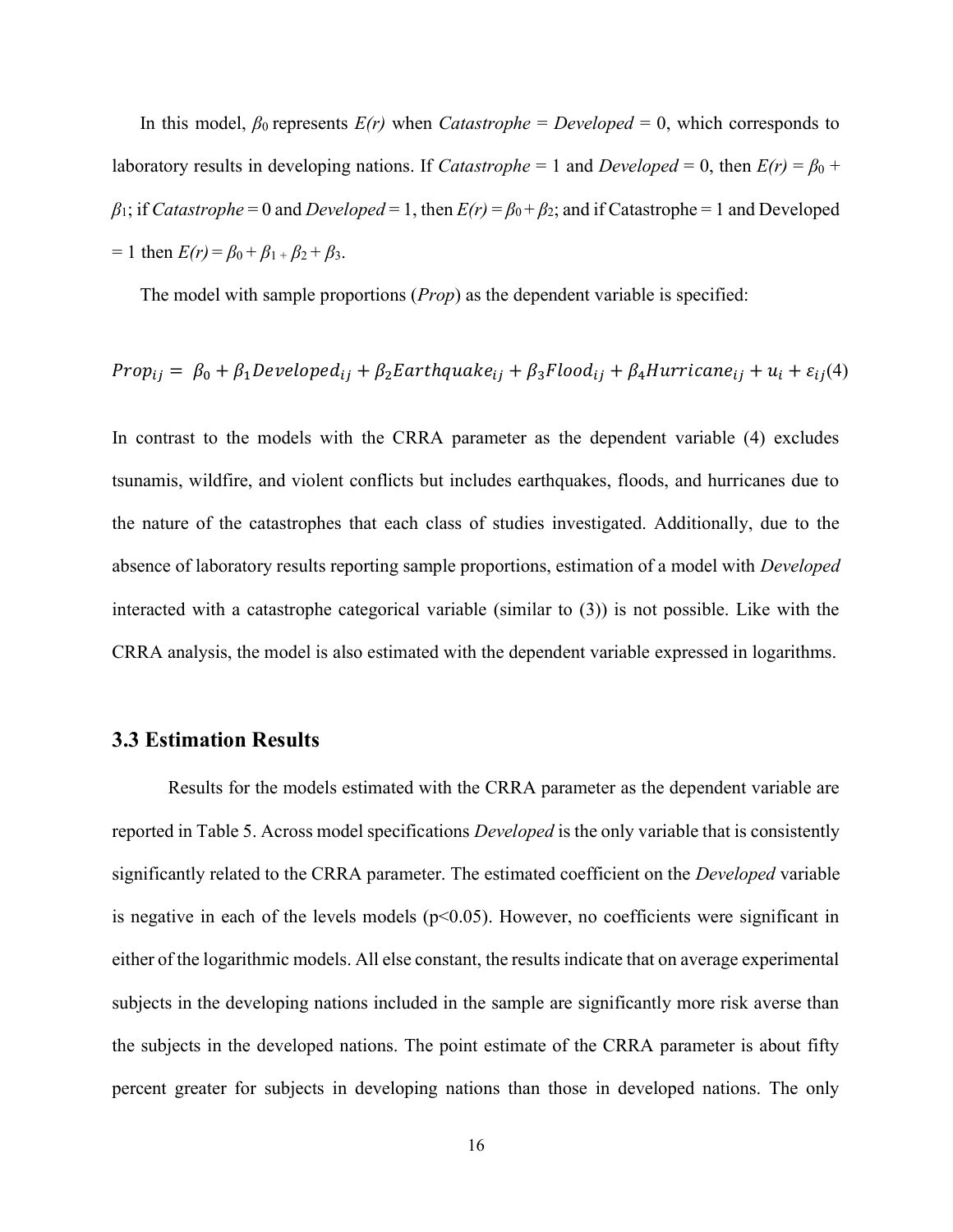catastrophe that has a significant effect is *Tsunami* ( $p$ <0.05) with a negative coefficient. However, this is only the case in model (1). Considering models (3) and (4), the results indicate no significant interaction between natural catastrophes and development status. Catastrophes are also not found to be significant in the models, consistent with the results from models (1) and (2). The  $R^2$  statistic ranges between 0.273 and 0.360 in models (1) and (3) and between 0.288 and 0.385 in models (4) and (2).

 Results for the models estimated with sample proportions as the dependent variable are reported in Table 6. In both the levels and logarithmic model specifications Developed and Flood are statistically significant  $(p<0.01)$  and their estimated coefficients are negative. Consistent with the results reported in Table 5 there is a significant difference between experimental subjects in developed and developing nations. Subjects in developing nations are significantly more risk averse than subjects from developed nations. For comparison to the CRRA results, the point estimate of sample proportion of risky choices made by individuals in developing nations is approximately forty-five percentage points higher than individuals in developed nations. Unlike with the CRRA results, one natural catastrophe is found to have a significant effect on the proportion of risk choices made relative to other catastrophes. Neither hurricanes nor earthquakes were found to have a significant effect on the sample proportion of individuals displaying risk averse behavior when compared against the single laboratory study and the additional field studies. The  $R^2$  statistics are 0.871 and 0.769 for the levels and logarithmic models, respectively. However, since there are only 11 observations, strong  $R^2$  variables are more likely to be expected.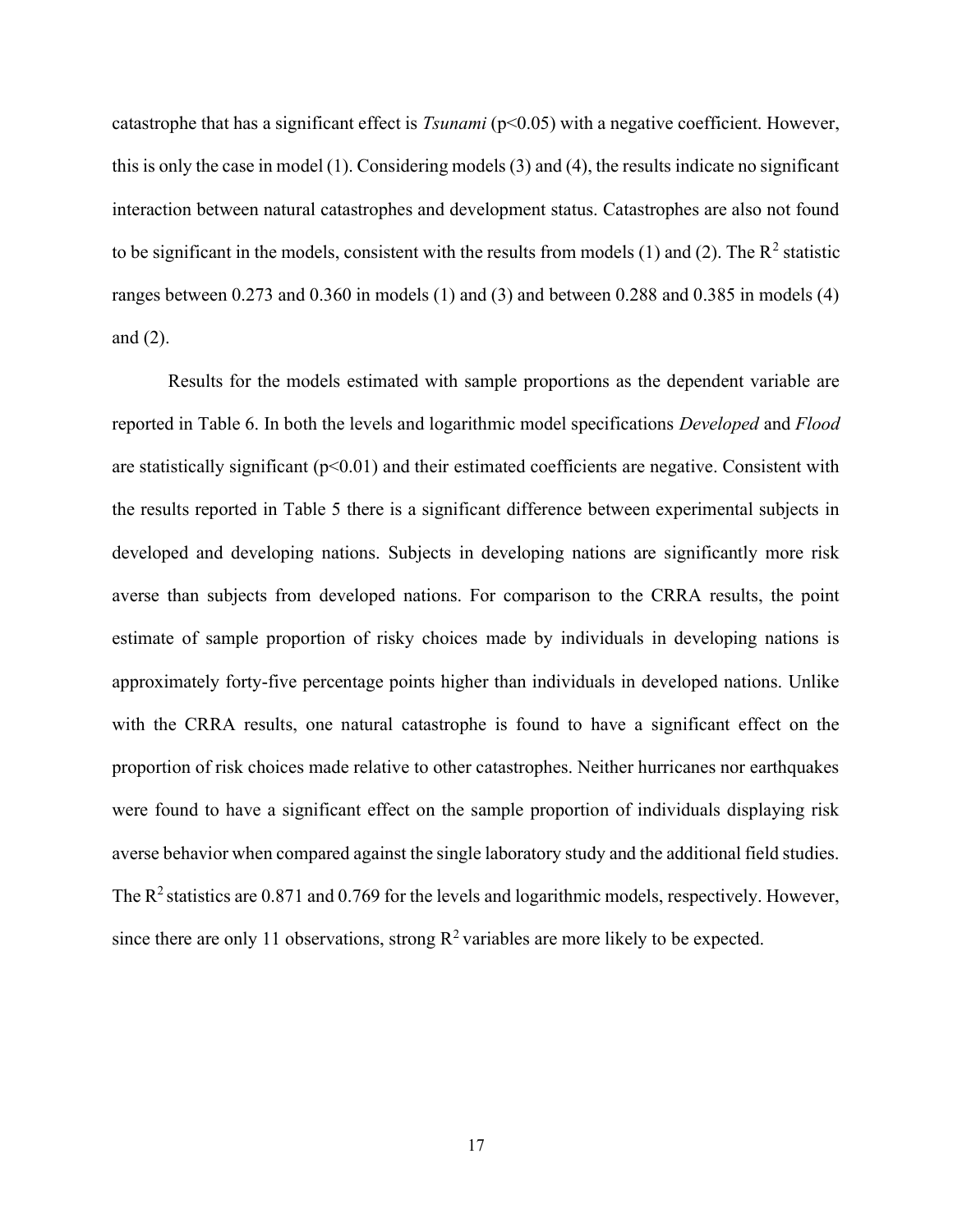#### 4. Conclusions

With ongoing natural and human-influenced catastrophes worldwide, a growing body of studies have evaluated their effects on risk preferences. Two natural questions that arise from reviewing this literature regard whether risk preferences differ between catastrophe types and between developed and developing countries. In this thesis we used random-effects modeling to evaluate the effects of different catastrophe types across developed and developing nations on two measures of risk preferences that have been evaluated in the literature.

Our results from the analysis of sample proportions of risky choices made by subjects in field experiments suggest an increase in the number of risky choices from floods but not from other catastrophe types, including earthquakes and hurricanes. In addition, experimental subjects in developing nations were found to be significantly more risk averse than subjects in developed nations. Similar results on differences in the degree of risk aversion between subjects in developed and developing nations was also found in the analysis using estimates of the CRRA parameter, but there were no notable differences found between catastrophe types. Moreover, the availability of estimates of the CRRA parameter from laboratory experiments allowed for direct comparison to those obtained from field experiments involving natural and human-influenced catastrophes.

Many aspects of the consequences of natural catastrophes in developed economies may offer explanations for the significant differences in the degree of risk aversion between developed and developing nations such as insurance markets that allow individuals to protect against catastrophic losses. The effect of natural catastrophes on risk aversion in developing countries comes from this analysis as well. The implication, from the literature review and results, is that individuals in developing nations participating in these repeated discrete choice experiments display more risk averse behavior than individuals participating in similar experiments in developed nations.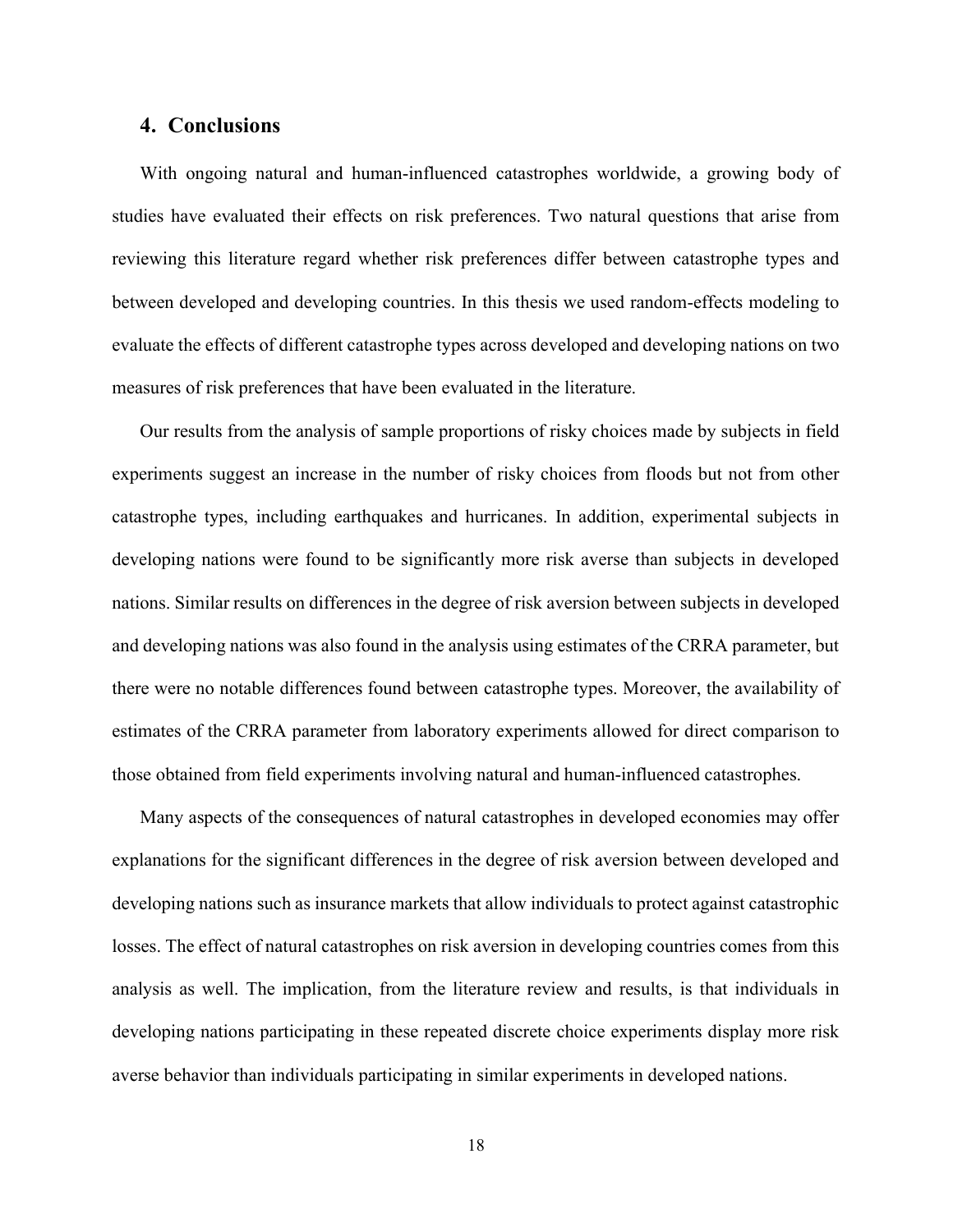The first noticeable issue with conducting this research is that, despite the recent increase in data on the subject of natural catastrophes and risk preferences, many authors choose to use different risk measurement methods. Without a standard method of risk attitude elicitation, it is difficult to compare different experiments to each other and to controlled laboratory data. This meta-analysis is the first of its kind in this literature, but it is limited by the lack of comparability in risk measurement methods. As more data for each for each risk measurement method becomes available, further study should be applied to parametric and non-parametric risk measurements from developing nations as more papers are published on the subject. It is important to parse out effects on this specific topic to optimize relief efforts and economic policy following natural and human-influenced catastrophes. If individuals in developed countries do on average display more risk loving behavior following natural catastrophes then governments may want to curb this riskproclivity and encourage the affected population to save more or not take part in risky behaviors that could negatively affect their health. As the number of studies rises in the future, more conclusive, meta-analyses can be performed on the effect of natural and human influenced catastrophes on individual risk preferences.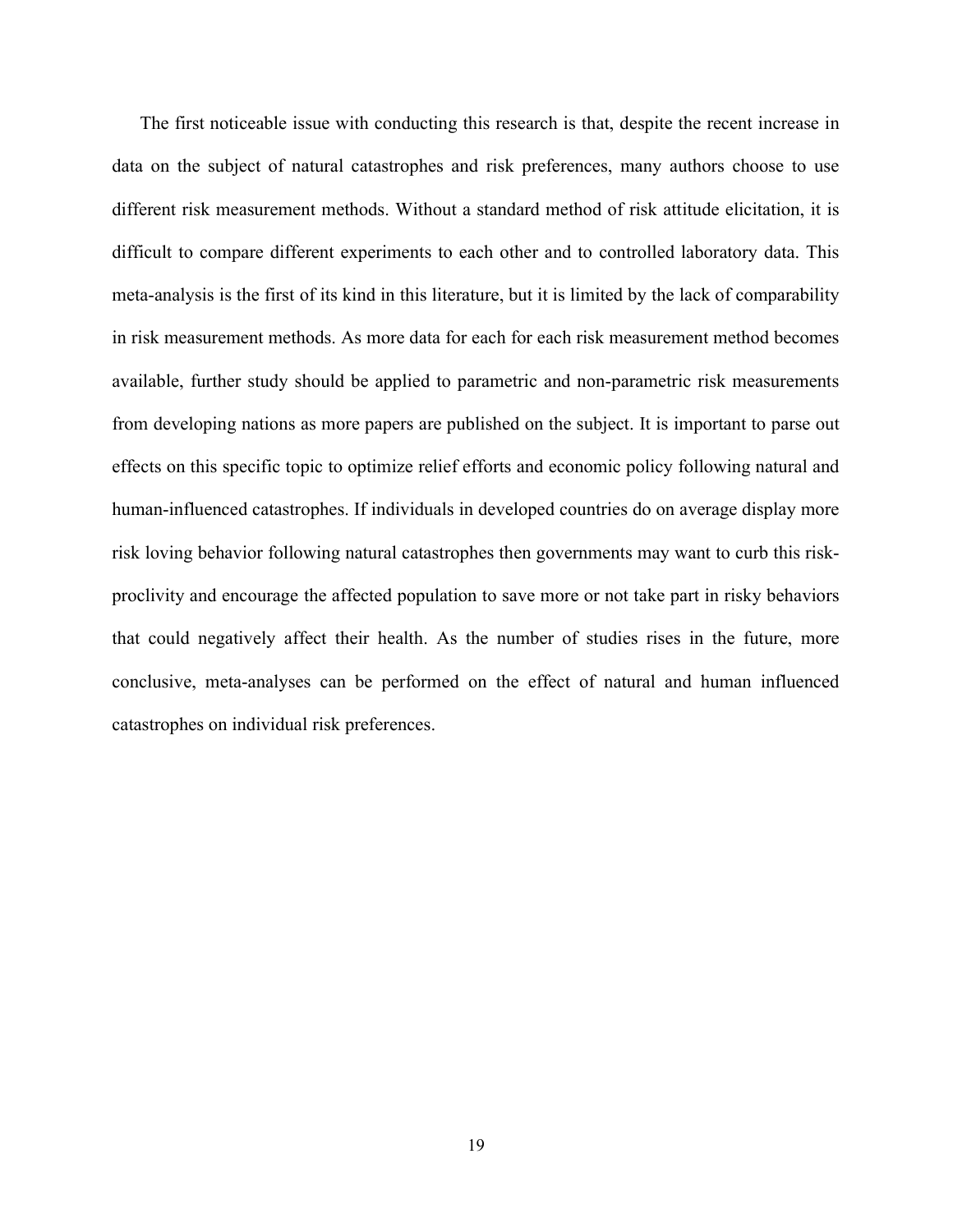### References

- 1. Ahsan, D. (2014) Does Natural Disaster Influence People's Risk Preference and Trust? An Experiment from Cyclone Prone Coast of Bangladesh. International Journal of Disaster Risk Science, 9, pp. 48-57. https://doi.org/10.1016/j.ijdrr.2014.02.005
- 2. Atanasov, P.D. (2015) Risk Preferences in Choices for Self and Others: Meta-Analysis and Research Directions. Microeconomics: Decision-Making under Risk & Uncertainty. http://dx.doi.org/10.2139/ssrn.1682569
- 3. Aubert, C., and Reynaud, A. (2014) Does Flood Experience Modify Risk Preferences? Evidence from an Artefactual Field Experiment in Vietnam. The Geneva Risk and Insurance Review, 45, pp. 36–74.
- 4. Bates, B., Kundzewicz, Z., Wu, S., and Palutikof, J. (2008) Climate Change and Water. Technical Paper of the Intergovernmental Panel on Climate Change. IPCC Secretariat, Geneva, pp. 210.
- 5. Botzen, W.J.W., and Van Den Bergh, J.C. (2009) Managing Natural Disaster Risks in A Changing Climate. Environmental Hazards, 8(3), pp. 209- 225. DOI: 10.3763/ehaz.2009.0023
- 6. Callen, M., Isaqzadeh, M., Long, J., and Sprenger C. (2014) Violence and Risk Preference: Experimental Evidence from Afghanistan. American Economic Review, 104(1), pp. 123-48. DOI: 10.1257/aer.104.1.123
- 7. Cameron, L., and Shah, M. (2012) Risk-taking Behavior in The Wake of Natural Disasters. Journal of Human Resources, 50(2), pp. 484–515.
- 8. Cassar, A., Healy, A., and Kessler, C. (2017) Trust, Risk, and Time Preferences After a Natural Disaster: Experimental Evidence from Thailand. World Development, 94. DOI: 10.1016/j.worlddev.2016.12.042.
- 9. Chuang, Y., and Schechter, L. (2015) Stability of Experimental and Survey Measures of Risk, Time, and Social Preferences: A Review and Some New Results. Journal of Development Economics, 117, pp. 151–170. https://doi.org/10.1016/j.jdeveco.2015.07.008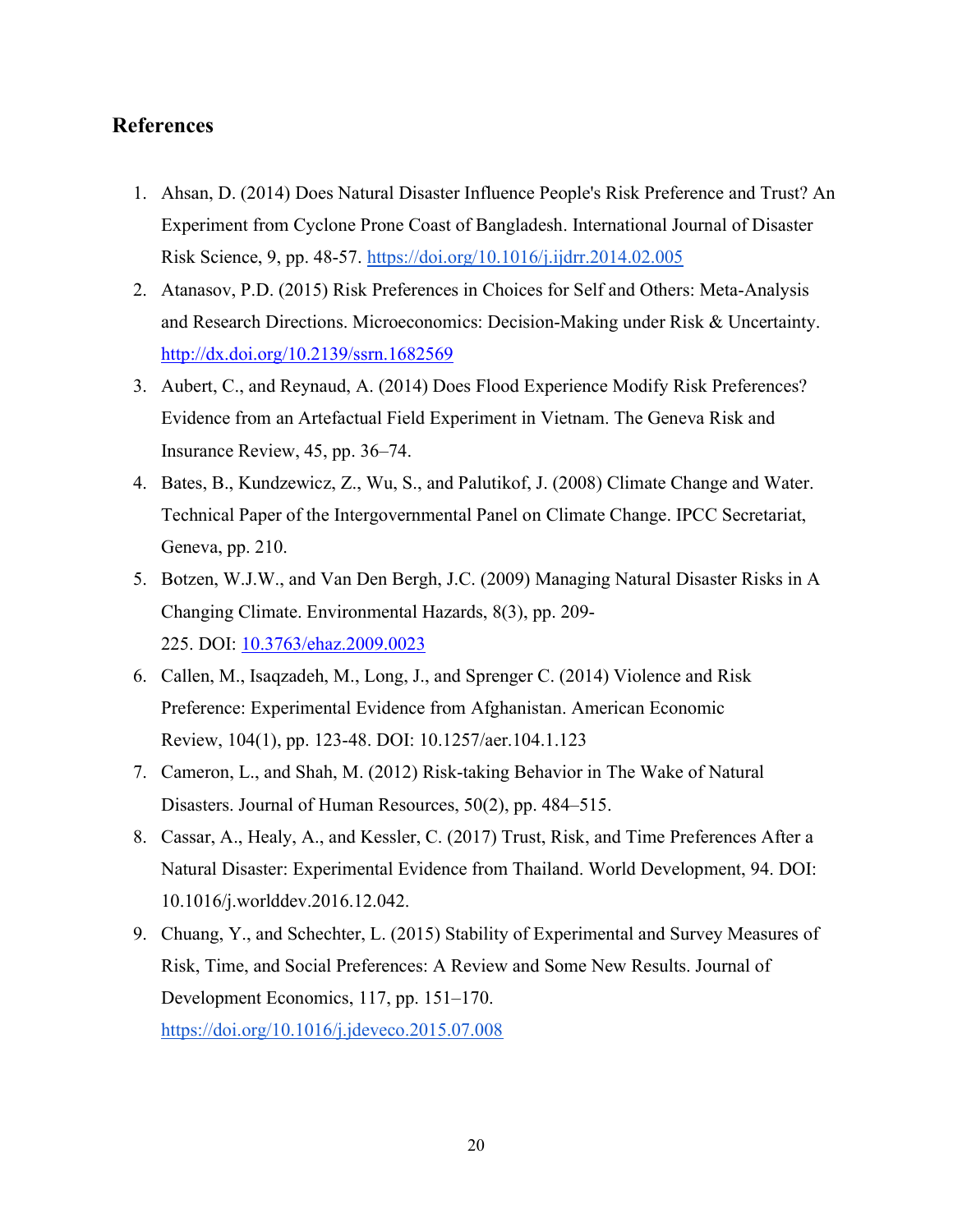- 10. Eckel C.C., El-Gamal M.A., and Wilson R.K. (2009) Risk Loving After the Storm: A Bayesian-network Study of Hurricane Katrina Evacuees. Journal of Economic Behavior and Organization, 69(2), pp. 110–124.
- 11. Gandelman, N., and Hernandez-Murillo, R. (2015) Risk Aversion at the Country Level, Review. Federal Reserve Bank of St. Louis, 97(1), pp. 53-66.
- 12. Gollier, C., and Pratt, J. (1996) Risk Vulnerability and the Tempering Effect of Background Risk. Econometrica, 64(5), pp. 1109-1123.
- 13. Guha-Sapir, D., and Leaning, J. (2013) Natural Disasters, Armed Conflict, and Public Health. New England Journal of Medicine, 369, pp. 1836-1842. DOI: 10.1056/NEJMra1109877
- 14. Guiso, L., and Paiella, M. (2008) Risk Aversion, Wealth, and Background Risk. Journal of the European Economic Association, 6, pp. 1109 - 1150. https://doi.org/10.1162/JEEA.2008.6.6.1109
- 15. Hanaoka C., Shigeoka H., and Watanabe Y. (2015) Do Risk Preferences Change? Evidence from Panel Data Before and After the Great East Japan Earthquake. National Bureau of Economic Research, No. w21400.
- 16. Harrison, G., Andersen, S., Lau, M., and Rutström, E. (2008) Eliciting Risk and Time Preferences. Econometrica, 76, pp. 583-618. https://doi.org/10.1111/j.1468-0262.2008.00848.x
- 17. Harrison, G., Johnson, J., and Rutström, E. (2020) Risk Perceptions in the Virtual Wilderness: An Application to Wild Fires. Working Paper, GSU Center for the Economic Analysis of Risk.
- 18. Harrison, G., List, J., and Towe, C. (2007) Naturally Occurring Preferences and Exogenous Laboratory Experiments: A Case Study of Risk Aversion. Econometrica, 75(2), pp. 433–458. http://dx.doi.org/10.2139/ssrn.698541
- 19. Ibarrarán, M., Ruth, M., and Ahmad, S. (2009) Climate Change and Natural Disasters: Macroeconomic Performance and Distributional Impacts. Environment Development and Sustainability, 11, pp. 549–569. https://doi.org/10.1007/s10668-007-9129-9
- 20. Jakiela, P., and Ozier, O. (2016) The Impact of Violence on Individual Risk Preferences: Evidence from a Natural Experiment. The Review of Economics and Statistics, 101(3), pp. 547-559.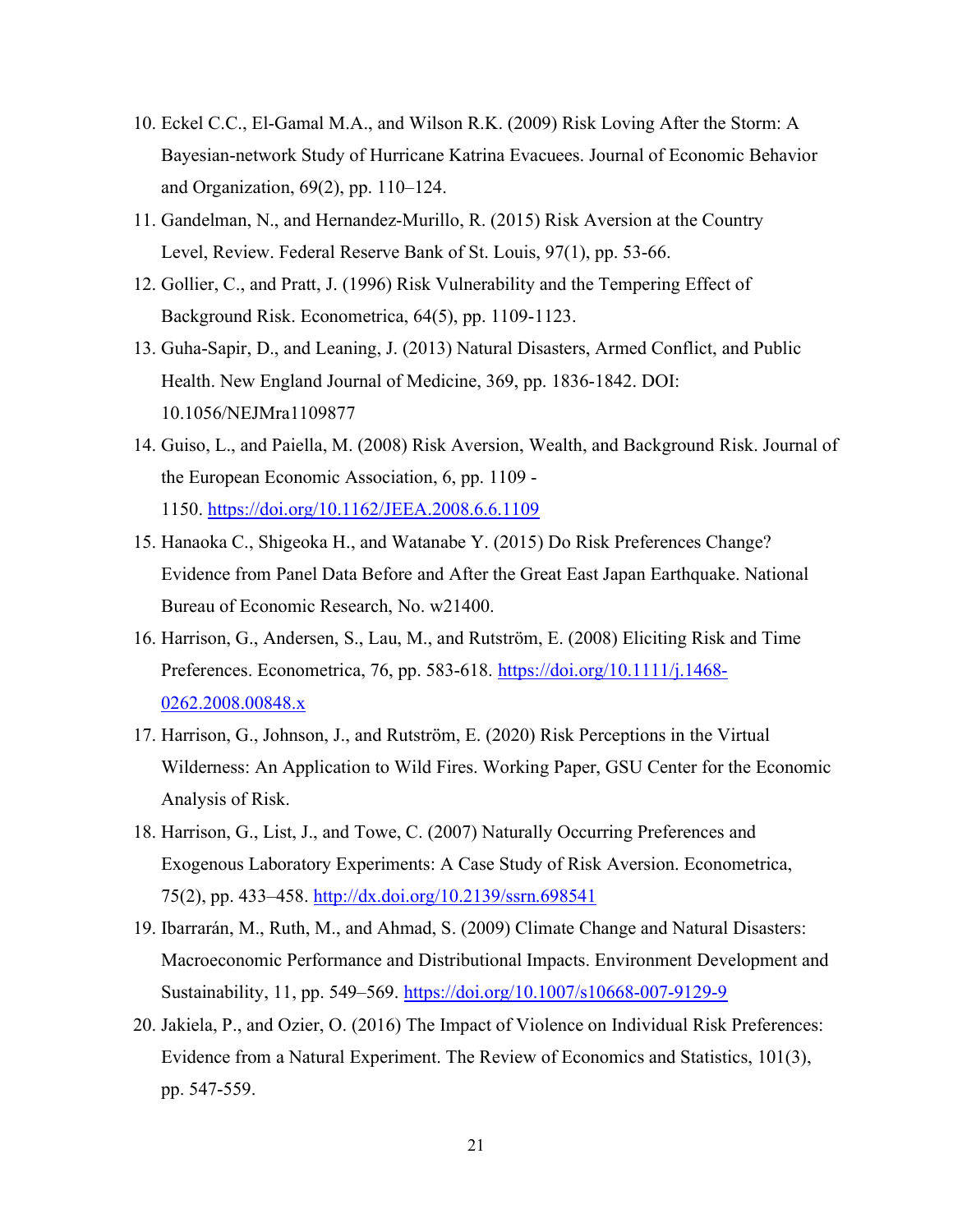- 21. Kahn, M.E. (2005) The Death Toll from Natural Disasters: The Role of Income Geography and Institutions. The Review of Economics and Statistics, 87(2), pp. 271-284.
- 22. Karlsruhe Institute of Technology. (2016). Natural Disasters Since 1900: Over 8 million Deaths, 7 Trillion US Dollars. ScienceDaily. Retrieved from www.sciencedaily.com/releases/2016/04/160418092043.htm.
- 23. Kijima, Y., and Guantai, F. (2018) Ethnic Violence and Birth Outcomes: Evidence from Exposure to the 1992 Conflict in Kenya. Demography, 57, pp. 423– 444. https://doi.org/10.1007/s13524-020-00864-w
- 24. Levin, I.P., Weller, J.A., Pederson, A.A., and Harshman. L.A. (2007) Age-Related Differences in Adaptive Decision Making: Sensitivity to Expected Value in Risky Choice. Judgment and Decision Making, 2(4), pp. 225–33.
- 25. Li, J.-Z., Li, S., Wang, W.‐Z., Rao, L.‐L., and Liu, H. (2011) Are People Always More Risk Averse After Disasters? Surveys After a Heavy Snow‐hit and a Major Earthquake in China in 2008. Applied Cognitive Psychology, 25, pp. 104- 111. https://doi.org/10.1002/acp.1648
- 26. Loewenstein, G.F., Weber, E.U., Hsee, C.K., and Welch, N. (2001) Risk as Feelings. Psychological Bulletin, 127(2), pp. 267–286. https://doi.org/10.1037/0033-2909.127.2.267
- 27. Moya, A. (2018) Violence, Psychological Trauma, and Risk Attitudes: Evidence from Victims of Violence in Columbia. Journal of Development Economics, 131(1), pp. 15-27.
- 28. Page L., Savage D., and Torgler B. (2014) Variation in Risk Seeking Behavior Following Large Losses: A Natural Experiment. European Economic Review, 71, pp. 121–131.
- 29. Said, F., Afzal, U., and Turner, G. (2015) Risk Taking and Risk Learning After a Rare Event: Evidence from a Field Experiment in Pakistan. Journal of Economic Behavior & Organization, 118(C), pp. 167-183.
- 30. Schildberg-Hörisch, H. (2018) Are Risk Preferences Stable? Journal of Economic Perspectives, 32(2), pp. 135-54. DOI: 10.1257/jep.32.2.135
- 31. Schupp, R., Loveridge, S., Skidmore, M., Lim, J., and Rogers, C. (2017) Risk, Loss, and Ambiguity Aversion After a Natural Disaster. Economics of Disasters and Climate Change, Springer, 1(2), pp. 121-142.
- 32. Shaw, K. (1996) An Empirical Analysis of Risk Aversion and Income Growth. Journal of Labor Economics, 14(4), pp. 626–653.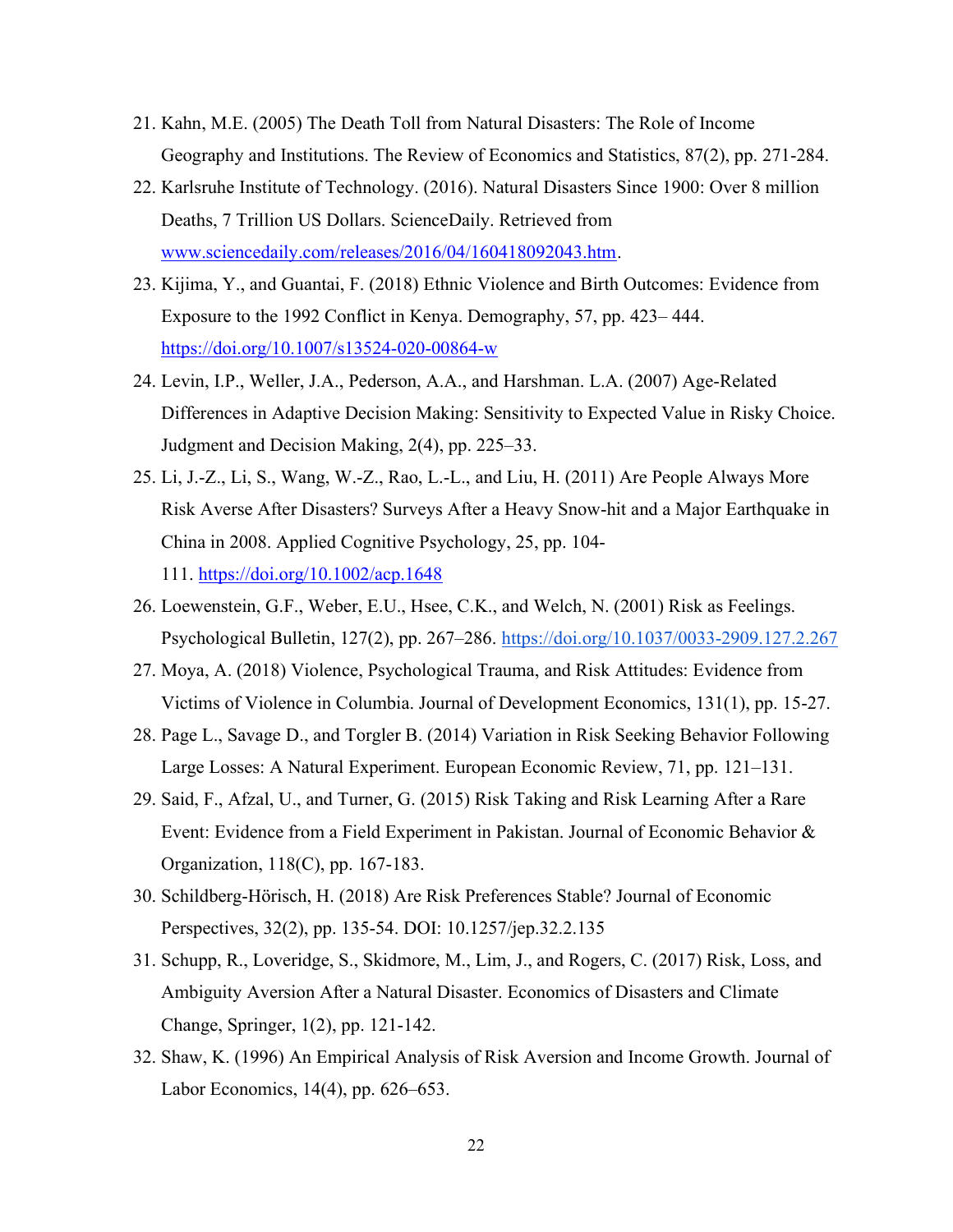- 33. Stigler, G., and Becker, G. (1977) De Gustibus Non Est Disputandum. American Economic Review, 67(2), pp. 76–90.
- 34. Strömberg, D. (2007) Natural Disasters, Economic Development, and Humanitarian Aid. Journal of Economic Perspectives, 21(3), pp. 199-222. DOI: 10.1257/jep.21.3.199
- 35. Tversky, A., and Kahneman, D. (1974) Judgment Under Uncertainty: Heuristics and Biases. Science, 185(4157), pp. 1124 -

1131. https://doi.org/10.1126/science.185.4157.1124

- 36. Von Uexkull, N. (2014) Sustained Drought, Vulnerability and Civil Conflict in Sub-Saharan Africa. Political Geography, 43, pp. 16-26. ISSN 0962-6298. https://doi.org/10.1016/j.polgeo.2014.10.003
- 37. Voors, M., Nillesen, E., Verwimp, P., Bulte, E., Lensink, R., and van Soest, D. (2012) Violent Conflict and Behavior: A Field Experiment in Burundi. American Economic Review, 102(9), pp. 41-64. DOI: 10.1257/aer.102.2.941.
- 38. Yin, H., Chen, J., Kunreuther, H., and Michel-Kerjan, E. (2016) Availability Heuristic and Gambler's Fallacy over Time in a Natural Disaster Insurance Choice Setting. http://dx.doi.org/10.2139/ssrn.2798371
- 39. Zorn, M. (2018) Natural Disasters and Less Developed Countries. Springer Perspectives on Geographical Marginality. DOI: 10.1007/978-3-319-59002-8\_4.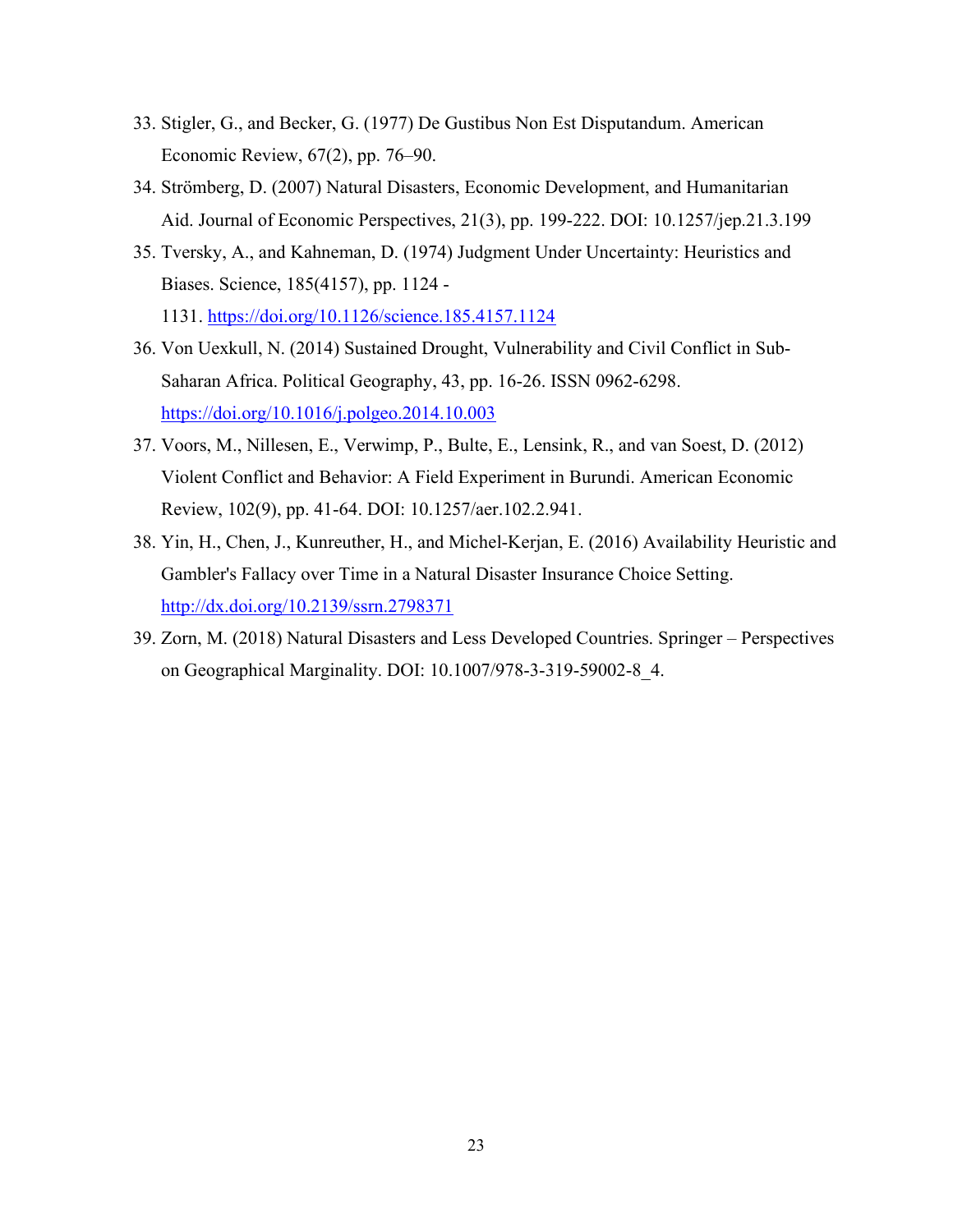| Study                                    | Country                                                                              | Observations   | Disaster Type  |
|------------------------------------------|--------------------------------------------------------------------------------------|----------------|----------------|
| Harrison et al. 2020                     | <b>United States</b>                                                                 | $\overline{4}$ | Wildfire       |
| Cassar et al. 2017                       | Thailand                                                                             | 6              | Tsunami        |
| Kijima and Guantai 2018                  | Uganda                                                                               | $\overline{2}$ | Armed Conflict |
| Harrison and Ruström 2008                | <b>United States</b>                                                                 | 3              | Lab - Control  |
| Gandelman and Hernandez-<br>Murillo 2015 | Japan, Australia,<br>Vietnam, Uganda,<br>United States,<br>Malaysia, Russia,<br>Laos | 8              | Lab - Control  |
| Guiso and Paella 2008                    | Italy                                                                                | $\mathbf{1}$   | Lab - Control  |
| Harrison et al. 2007                     | <b>United States</b>                                                                 | $\overline{2}$ | Lab - Control  |

# Table 1. Studies used in the CRRA Analysis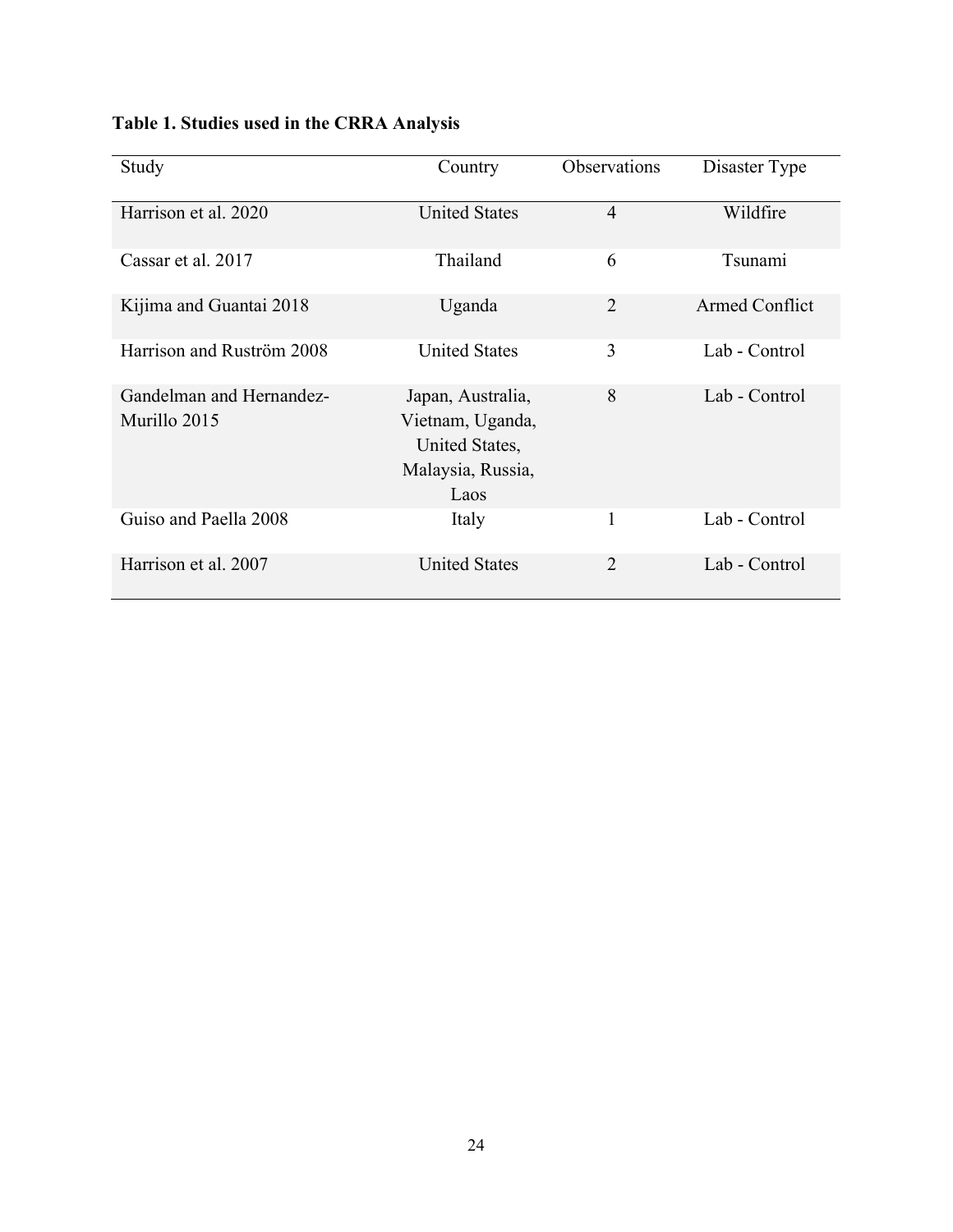| <b>CRRA</b> Estimates |                |      |           |        |      |      |
|-----------------------|----------------|------|-----------|--------|------|------|
| by Type               | Obs.           | Mean | Std. Dev. | Median | Min  | Max  |
| Full Sample           | 26             | 0.78 | 0.37      | 0.69   | 0.39 | 1.93 |
| Developed = $0$       | 12             | 0.92 | 0.37      | 0.74   | 0.65 | 1.93 |
| Developed $= 1$       | 14             | 0.65 | 0.24      | 0.57   | 0.39 | 1.17 |
| Wildfire $= 1$        | $\overline{4}$ | 0.51 | 0.06      | 0.51   | 0.44 | 0.57 |
| $T$ sunami = 1        | 6              | 0.72 | 0.04      | 0.73   | 0.65 | 0.79 |
| Armed Conflict $= 1$  | $\overline{2}$ | 1.13 | 0.12      | 1.13   | 1.11 | 1.14 |
| Control Group $= 1$   | 15             | 0.84 | 0.40      | 0.66   | 0.39 | 1.93 |

Table 2. Summary Statistics of CRRA Estimates across Categories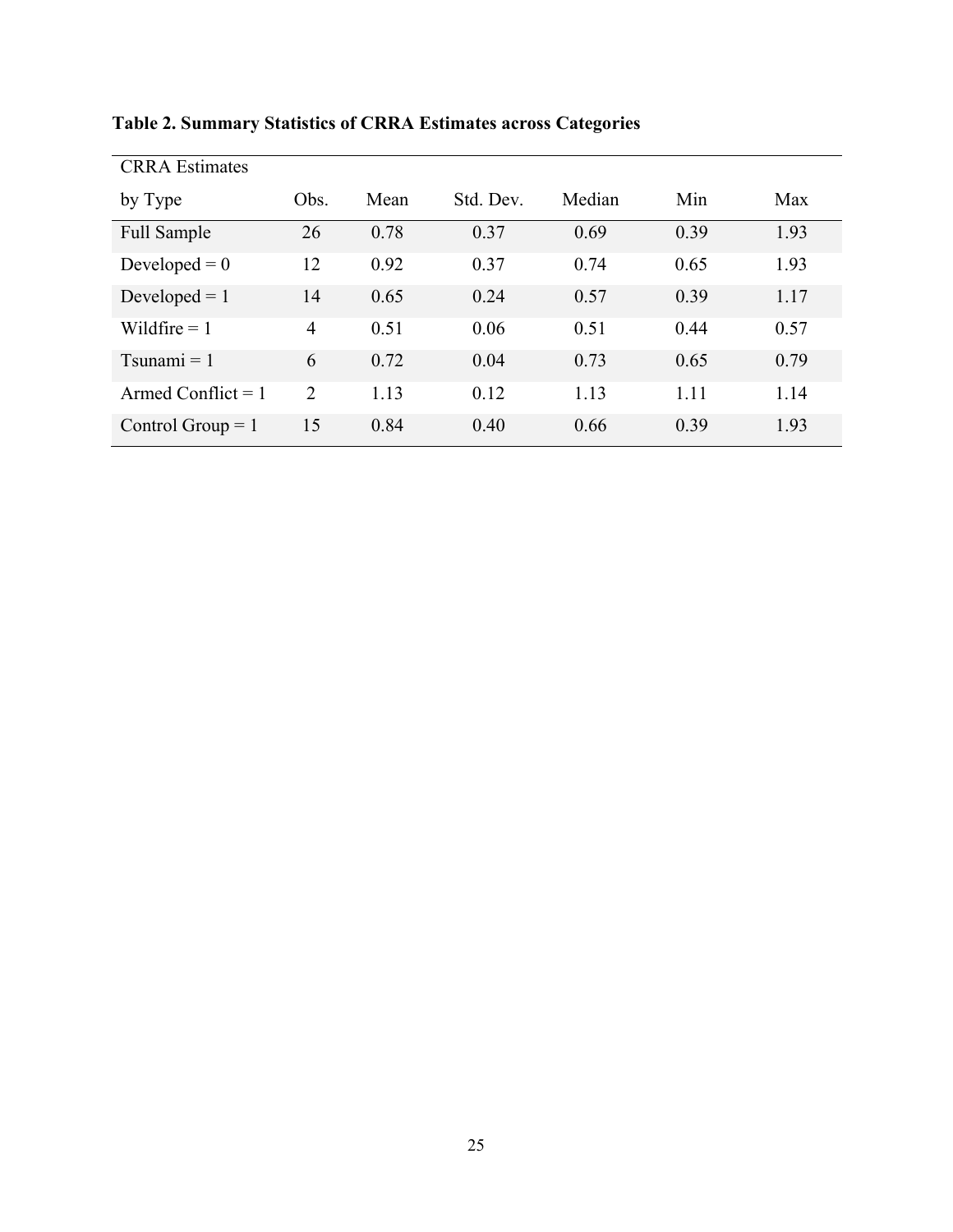### Table 3. Summary of Sample Proportions Dataset

| Study                   | Country              | <b>Observations</b> | Disaster Type    |
|-------------------------|----------------------|---------------------|------------------|
| Cameron and Shah 2012   | Indonesia            | $\overline{2}$      | Earthquake/Flood |
| Page et al. 2014        | Australia            | 2                   | Flood            |
| Hanaoka et al. 2015     | Japan                |                     | Earthquake       |
| Aubert and Reynaud 2014 | Vietnam              | 2                   | Flood            |
| Eckel et al. 2009       | <b>United States</b> | 3                   | Hurricane        |
| Dohmen et al. 2007      | Germany              |                     | Lab - Control    |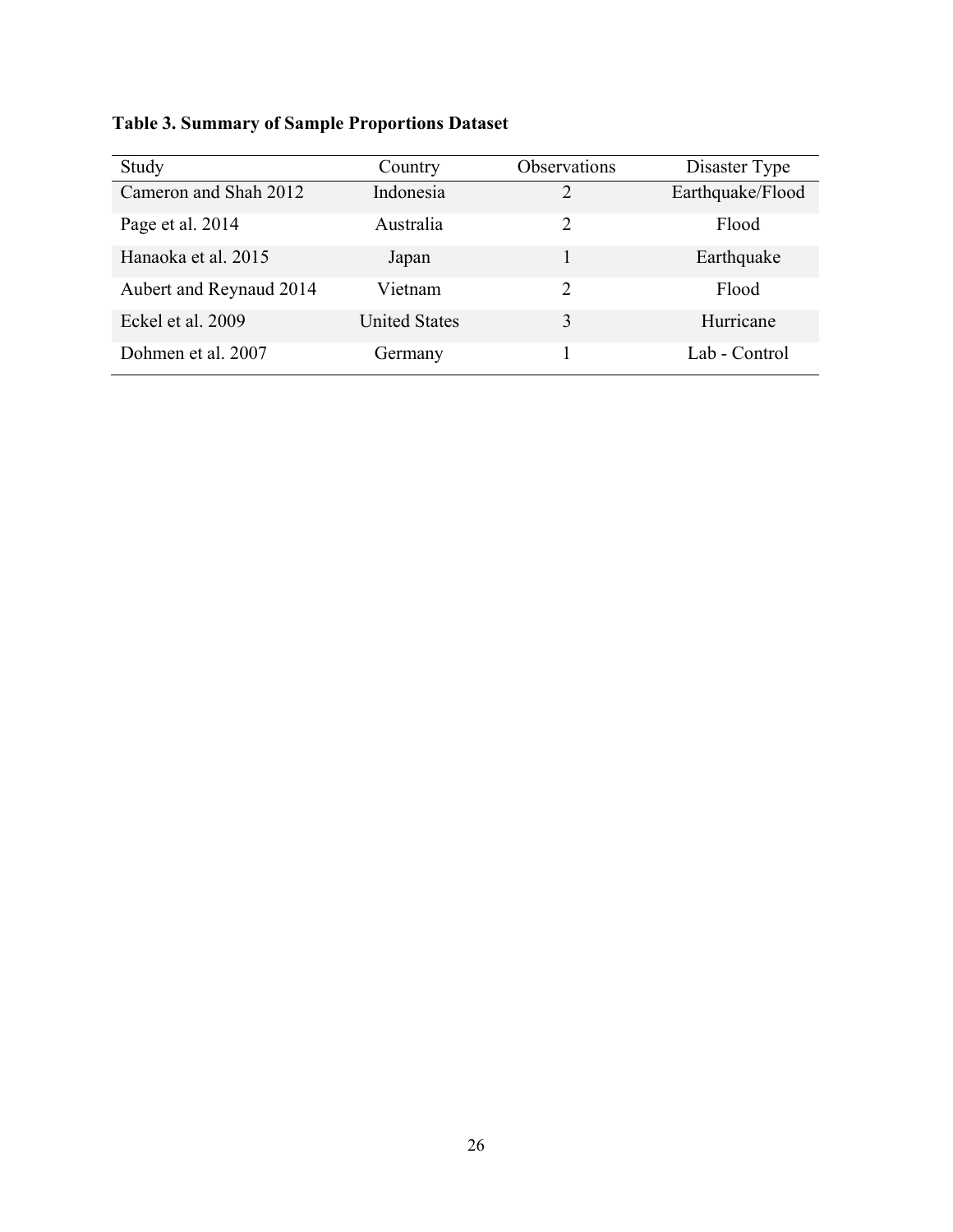| <b>Sample Proportions</b> |                |      |           |        |      |      |
|---------------------------|----------------|------|-----------|--------|------|------|
| by Type                   | Obs.           | Mean | Std. Dev. | Median | Min  | Max  |
| Full Sample               | 11             | 0.72 | 0.41      | 0.80   | 0.20 | 0.89 |
| Developed = $0$           | $\overline{4}$ | 0.85 | 0.03      | 0.85   | 0.82 | 0.89 |
| Developed $= 1$           | $\overline{7}$ | 0.64 | 0.21      | 0.75   | 0.20 | 0.80 |
| Earthquake $= 1$          | 3              | 0.84 | 0.04      | 0.83   | 0.80 | 0.89 |
| $Flood = 1$               | 6              | 0.69 | 0.25      | 0.83   | 0.20 | 0.89 |
| Hurricane $= 1$           | $\overline{2}$ | 0.70 | 0.05      | 0.70   | 0.65 | 0.75 |

# Table 4. Summary Statistics of Sample Proportions across Categories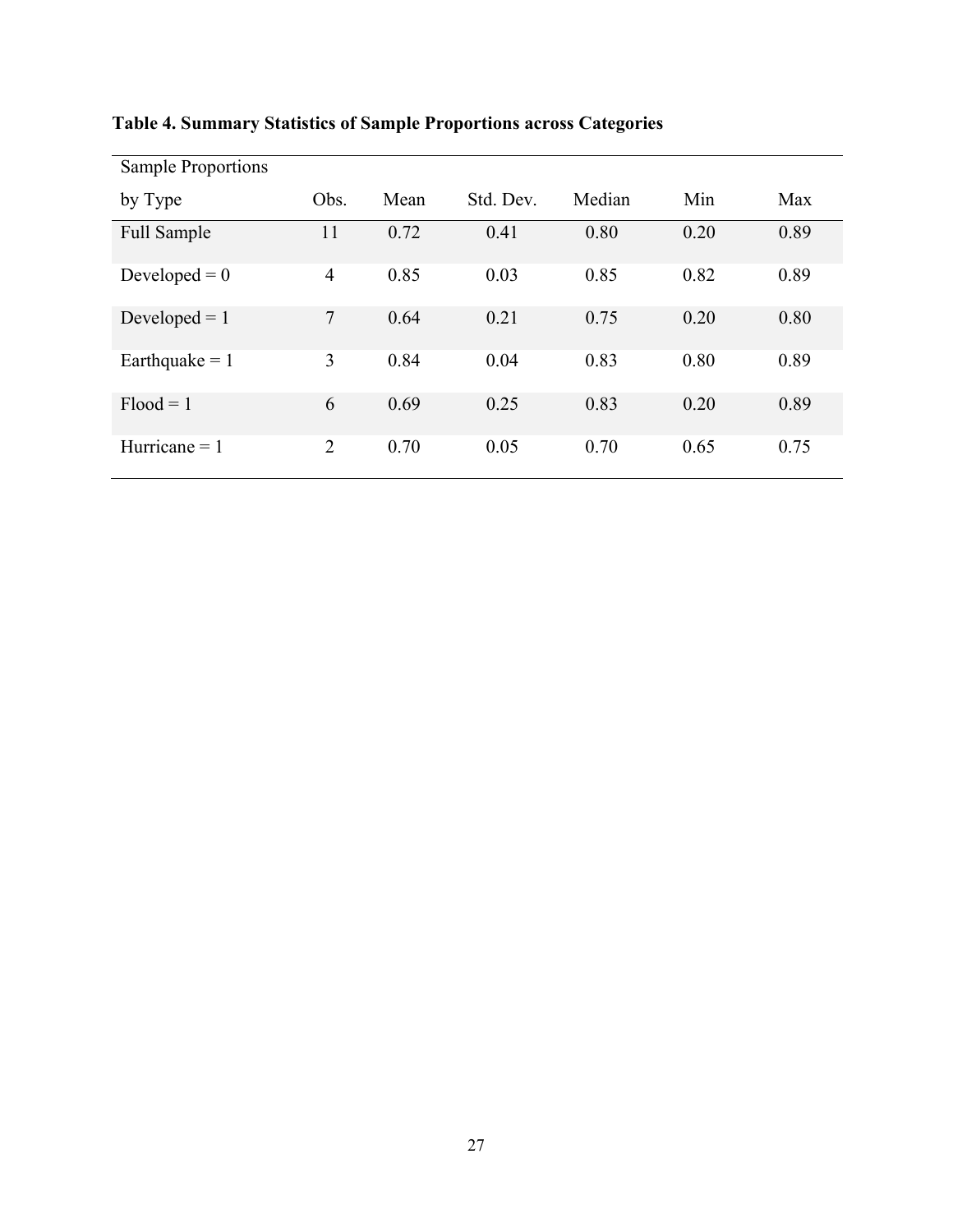| Variable              | (1)        | (2)      | (3)        | (4)      |
|-----------------------|------------|----------|------------|----------|
| Constant              | $1.100***$ | $-0.035$ | $1.100***$ | $-0.034$ |
|                       | (0.145)    | (0.193)  | (0.151)    | (0.167)  |
| Developed             | $-0.367**$ | $-0.361$ | $-0.367**$ | $-0.361$ |
|                       | (0.171)    | (0.225)  | (0.178)    | (0.225)  |
| Wildfire              | $-0.228$   | $-0.296$ |            |          |
|                       | (0.171)    | (0.225)  |            |          |
| Tsunami               | $-0.376**$ | $-0.289$ |            |          |
|                       | (0.187)    | (0.389)  |            |          |
| <b>Armed Conflict</b> | 0.025      | 0.153    |            |          |
|                       | (0.251)    | (0.360)  |            |          |
| Catastrophe           |            |          | $-0.276$   | $-0.098$ |
|                       |            |          | (0.185)    | (0.278)  |
| Developed x           |            |          | 0.048      | $-0.198$ |
| Catastrophe           |            |          | (0.257)    | (0.358)  |
| $R^2$                 | 0.360      | 0.384    | 0.273      | 0.288    |

Table 5. Random Effects Estimation Results from the CRRA Models

Note: The dependent variable in (1) and (3) is in levels, while the dependent variable in (2) and (4) is in natural logarithms. \*\*\* and \*\* represent significance at 1% and 5%, respectively.